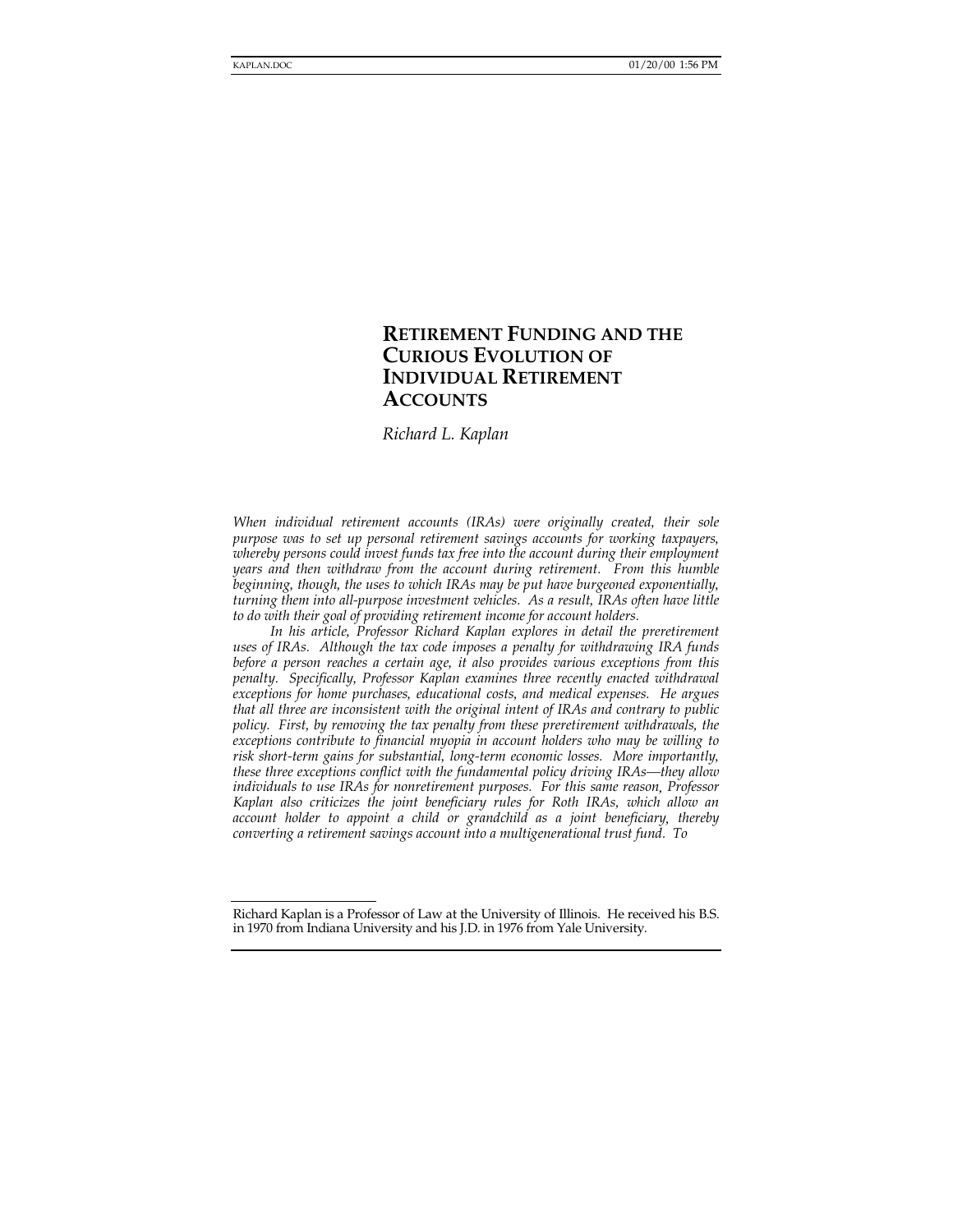*return to the primary goal of IRAs as retirement funding accounts, Professor Kaplan calls for the repeal of the three nonretirement use exceptions and the elimination of postdeath IRAs for the benefit of succeeding generations.*

## **I. Introduction**

Once upon a time, Congress created the "individual retirement account" (IRA). $^1$  This device was elegant in its simplicity: a taxpayer could set aside up to \$2,000<sup>2</sup> of earned income<sup>3</sup> in a special account that would not be taxed until withdrawals were made from the account.<sup>4</sup> In exchange for a tax deduction<sup>5</sup> in the year the account was funded and the absence of current taxation of the account's investment profits, the taxpayer agreed to various restrictions<sup>6</sup> designed to preserve the account for its intended purpose—namely, to provide income to the taxpayer during his or her retirement.7 The basic bargain was thus: the funds would not be taxed during a taxpayer's active employment years, 8 but would be taxed when they were withdrawn during that person's postemployment years.9 In this manner, taxpayers were encouraged to establish these accounts to supplement their income received from the two other major sources of retirement funding—Social Security<sup>10</sup> and employerprovided pension plans.<sup>11</sup>

3. *See* I.R.C. § 219(b)(1)(B).

6. *See, e.g.*, I.R.C. §§ 72(t) (early distributions penalty), 408(a) (investment restrictions), 4974(a) (delayed distributions penalty).

7. *See* H.R. REP. NO. 93-779, at 124-25 (1974), *reprinted in* 1974-3 C.B. 244, 367- 68.

9. *See* I.R.C. § 408(d)(1).

10. *See generally* LAWRENCE A. FROLIK & RICHARD L. KAPLAN, ELDER LAW IN A NUTSHELL 270-315 (2d ed. 1999).

11. *See id*. at 344-78.

<sup>1.</sup> I.R.C. § 408 (1999), *as amended by* Employee Retirement Income Security Act of 1974, Pub. L. No. 93-406, § 2002(b), 88 Stat. 829, 959-64. *See generally* DONALD R. LEVY ET AL., INDIVIDUAL RETIREMENT ACCOUNT ANSWER BOOK (4th ed. 1998) [hereinafter IRA ANSWER BOOK].

<sup>2.</sup> *See* I.R.C. § 408(a)(1). The original limit of \$1,500 was raised to \$2,000 by the Economic Recovery Tax Act of 1981, Pub. L. No. 97-34, § 311(g)(1)(A), 95 Stat. 172, 281, which amended section 408(a)(1) of the I.R.C.

<sup>4.</sup> *See* I.R.C. § 408(e)(1).

<sup>5.</sup> *See* I.R.C. § 219(a). This deduction is allowed in deriving "adjusted gross income" and is therefore available without regard to whether the taxpayer claims his or her "itemized deductions." *See id.* § 62(a)(7).

<sup>8.</sup> *See* I.R.C. § 408(e)(1).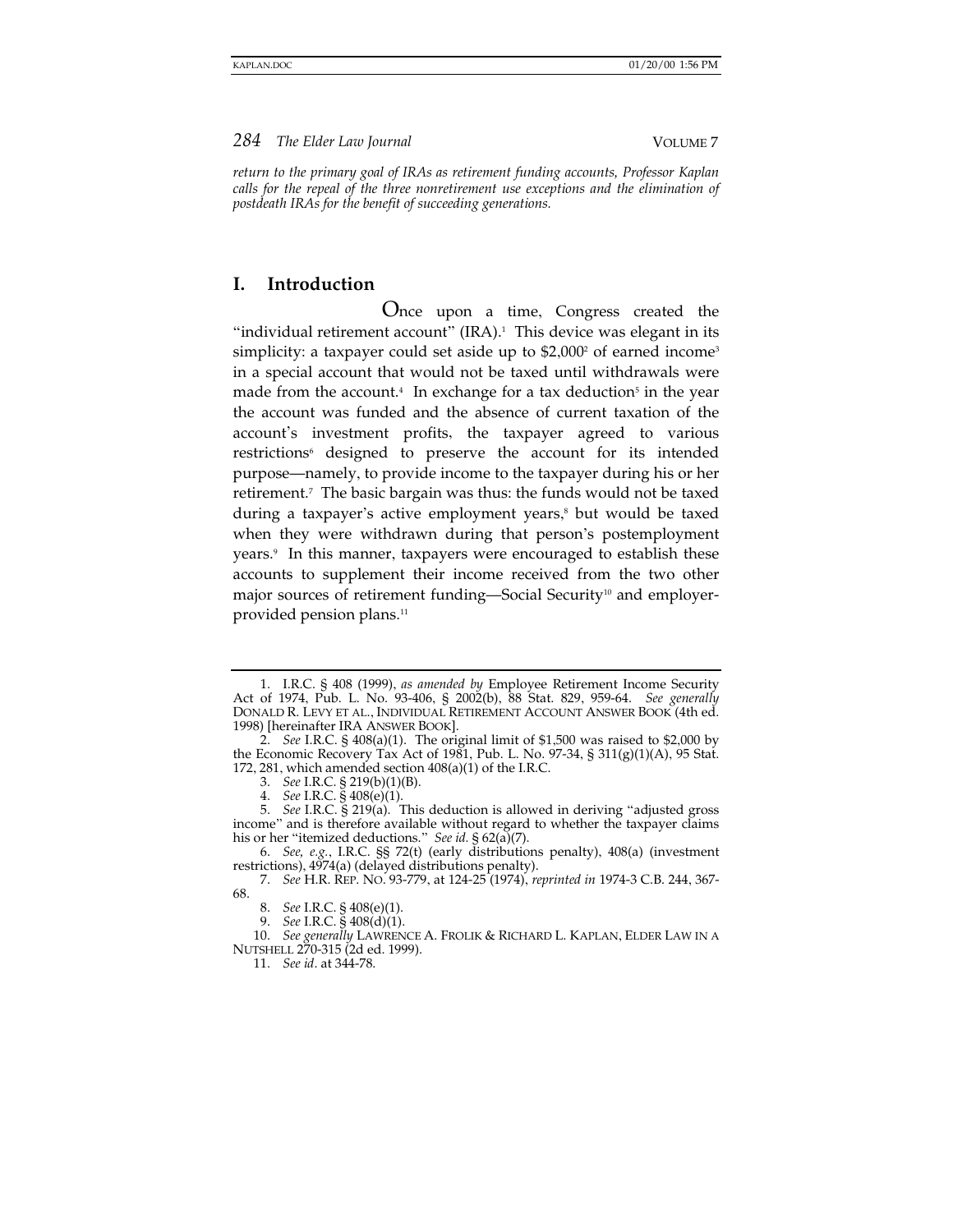But recent developments have transmogrified these accounts into all-purpose investment kitties that can be used for purposes that have little connection to the holder's retirement.<sup>12</sup> As a consequence, taxpayers face a bewildering range of options that complicate their retirement planning13 and can create demands from family members that jeopardize the IRA's function of providing retirement income for account holders. Moreover, these developments raise fundamental questions about the appropriateness of these accounts' tax deferral feature when they are not being used for their intended purpose.

This article begins by setting forth the basic structure of individual retirement accounts and their distribution restrictions, 14 including the recently created variation, the Roth IRA.15 It then analyzes how these simple accounts have grown in recent years so that they often represent the bulk of a retiree's assets.<sup>16</sup> The article then examines the recent developments that allow IRAs to be used for nonretirement objectives.<sup>17</sup> Finally, the article considers what changes are needed to ensure that these accounts serve their intended purpose of funding retirement<sup>18</sup> and thereby keep the "R" in IRA.

## **II. The Basic Structure of IRAs**

#### **A. Eligibility to Establish Accounts**

Created in 1974,<sup>19</sup> the IRA enables persons with earned income to set aside funds for their retirement to supplement Social Security and any employer-provided pension to which they might be entitled. In fact, IRAs were originally restricted to persons whose employers did not provide pension plans for their benefit.<sup>20</sup> This cohort was then, and still is, a significant portion of the working population—often half

<sup>12.</sup> *See infra* Parts IV, V.

<sup>13.</sup> *See generally* Stanley Baum, *IRA Planning After the Taxpayer Relief Act of 1997—More Choices Than Ever*, 87 J. TAX'N 204 (1997).

<sup>14.</sup> *See infra* Part II.

<sup>15.</sup> *See* I.R.C. § 408A, *as amended by* Taxpayer Relief Act of 1997, Pub. L. No. 105-34, § 302(a), 111 Stat. 788, 825-28.

<sup>16.</sup> *See infra* Part III.

<sup>17.</sup> *See infra* Parts IV, V.

<sup>18.</sup> *See infra* Part VI.

<sup>19.</sup> *See* Employee Retirement Income Security Act of 1974, Pub. L. No. 93-406, § 2002(b), 88 Stat. 829, 959-64 (codified as I.R.C. § 408).

<sup>20.</sup> *See* 2 BORIS I. BITTKER & LAWRENCE LOKKEN, FEDERAL TAXATION OF INCOME, ESTATES AND GIFTS ¶ 62.3.2, at 62-43 (2d ed. 1990).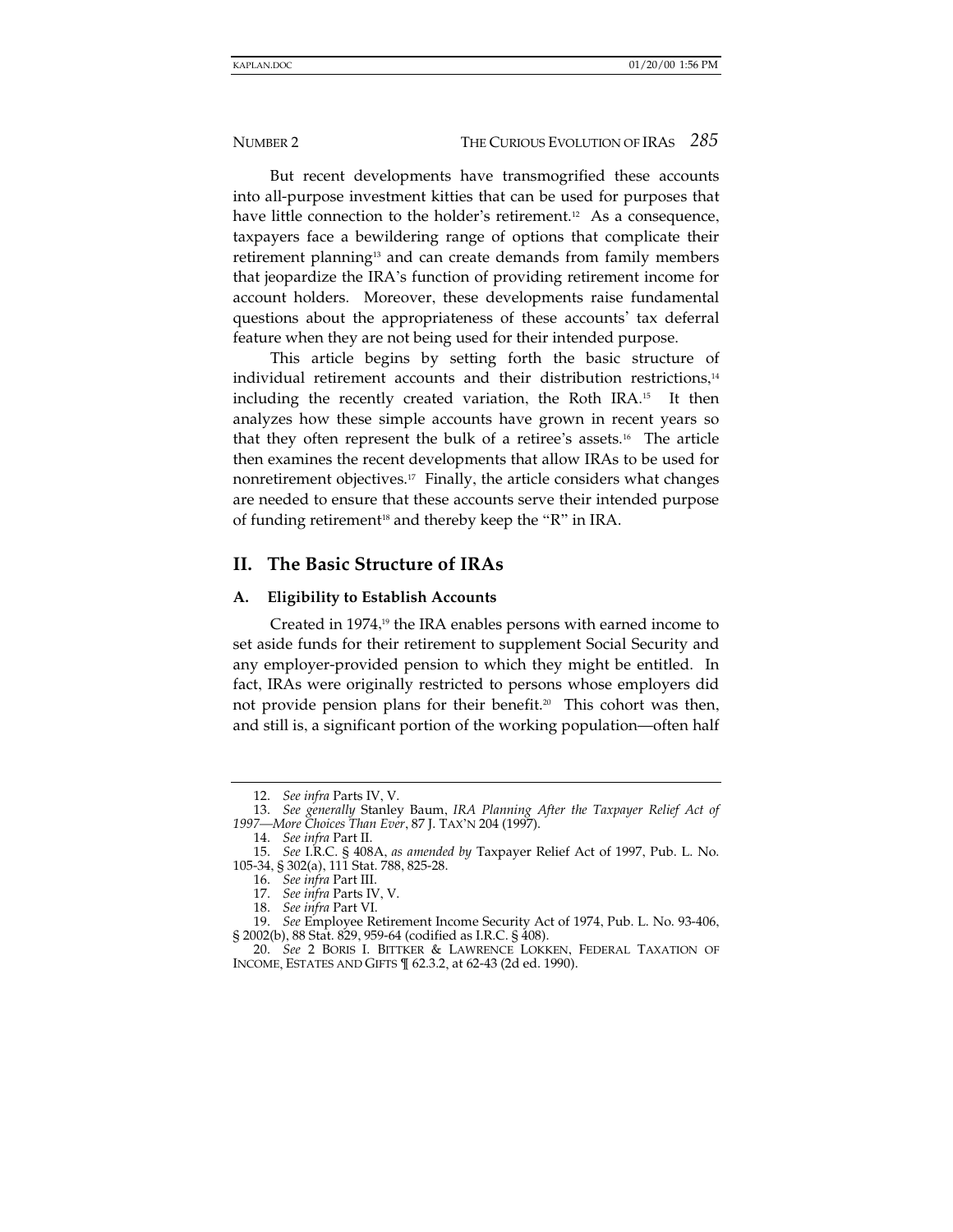or more, depending upon the industry and size of the firm.<sup>21</sup> The idea was that these employees should have the ability to set up personal retirement savings accounts without regard to what their employers chose to provide.<sup>22</sup> During a brief period from 1982 through 1986, IRAs could be established by anyone with earned income, even participants in employer-provided pension plans.<sup>23</sup> But the Tax Reform Act of 198624 restricted IRAs to persons who did not participate in such pension plans<sup>25</sup> or whose income was relatively modest—i.e., persons with "adjusted gross income" (AGI)<sup>26</sup> of less than \$25,000 for single taxpayers and less than \$40,000 for married taxpayers.<sup>27</sup>

The Taxpayer Relief Act of 1997 liberalized the eligibility for an IRA in several ways. First, it raised the AGI threshold from \$25,000 to \$30,000 for single taxpayers, 28 and from \$40,000 to \$50,000 for married

24. *See* Pub. L. No. 99-514, § 1101(a)(1), 100 Stat. 2085, 2411-13 (codified as I.R.C. § 219(g))

25. *See* I.R.C. § 219(g). Pension plan participants may establish nondeductible IRAs regardless of their income. *See id*. §§ 408(o)(1), 408(o)(2)(A), 408(o)(2)(B)(i). These IRAs are similar to regular IRAs, except that no deduction is allowed for the account holder's contributions to the accounts. *See id*.

26. *See* I.R.C. § 219(g)(2)(A)(i)(I). The phrase "adjusted gross income" is a major tax law parameter and is defined as gross income minus certain deductions that are specified in section 62(a)(1)-(17). For purposes of the IRA deduction phase-out, this definition is modified as indicated in section  $219(g)(3)(A)$ .

27. *See* I.R.C. § 219(g)(3)(B), *as amended by* Taxpayer Relief Act of 1997 § 301(a)(1), 111 Stat. at 824-25. Under the previous framework, IRA contributions of less than \$2,000 were allowed to single taxpayers whose AGI exceeded \$25,000 but was less than \$35,000, and to married taxpayers whose AGI exceeded \$40,000 but was less than \$50,000. *See id*.

28. *See* I.R.C. § 219(g)(3)(B)(ii), *as amended by* Taxpayer Relief Act of 1997 § 301(a)(1), 111 Stat. at 824-25. This \$30,000 threshold is, in turn, being increased gradually to \$50,000 as follows:

| YEAR | THRESHOLD |
|------|-----------|
| 1999 | \$31,000  |
| 2000 | 32,000    |
| 2001 | 33,000    |
| 2002 | 34,000    |
| 2003 | 40,000    |
| 2004 | 45,000    |
| 2005 | 50,000    |

<sup>21.</sup> *See* FROLIK & KAPLAN, *supra* note 10, at 345.

<sup>22.</sup> *See* H.R. REP. NO. 93-779, at 124-25 (1974), *reprinted in* 1974-3 C.B. 244, 367- 68. Self-employed persons have similar but more generous options via so-called Keogh plans and other devices. *See* I.R.C. §§ 404(a)(8), (e) (1999) (Keogh plans); *see also id.* § 08(p) ("simple" plans). *See generally* IRA ANSWER BOOK, *supra* note 1, at 15-1 to 15-78.

<sup>23.</sup> *See* 2 BITTKER & LOKKEN, *supra* note 20, at 62-43.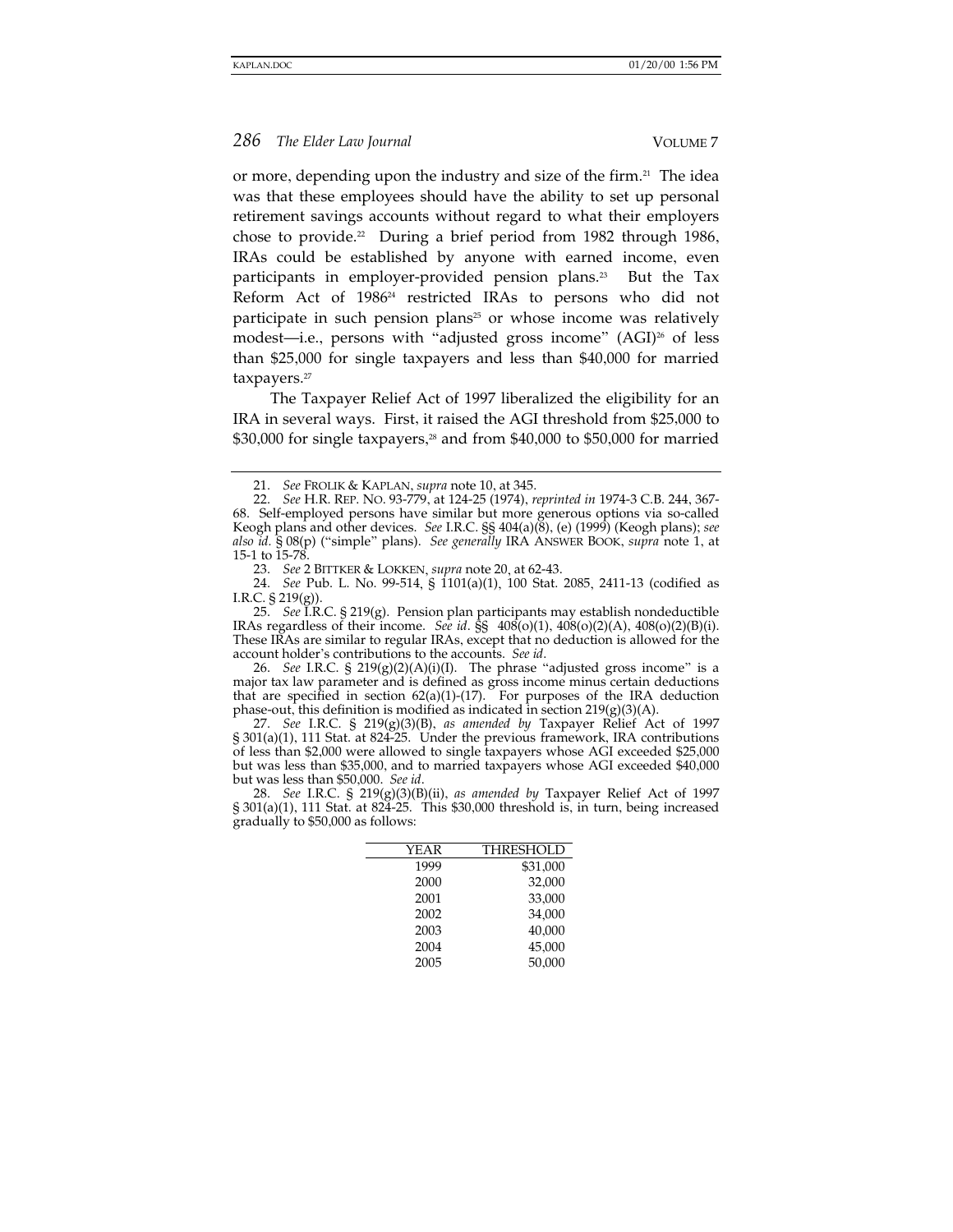taxpayers, 29 even if they participated in a pension plan at work. Second, the spouse of a participating employee could set up his or her own IRA, even though this spouse had no earned income, as long as the couple's AGI was less than \$150,000.<sup>30</sup> The employee's spouse in that situation, however, remained ineligible for an IRA if the couple's AGI exceeded the now raised, but still much lower, AGI threshold of \$50,000.<sup>31</sup> Finally, both the employee and that employee's spouse could set up a new variant of the IRA, called a Roth IRA, 32 even though the employee participated in a pension plan at work, as long as the couple's AGI did not exceed \$150,000.<sup>33</sup> Persons who could set

29. *See* I.R.C. § 219(g)(3)(B)(i), *as amended by* Taxpayer Relief Act of 1997 § 301(a)(1), 111 Stat. at 824-25. This \$50,000 threshold is being increased to \$80,000 as follows:

| YEAR | <b>THRESHOLD</b> |
|------|------------------|
| 1999 | \$51,000         |
| 2000 | 52,000           |
| 2001 | 53,000           |
| 2002 | 54,000           |
| 2003 | 60,000           |
| 2004 | 65,000           |
| 2005 | 70,000           |
| 2006 | 75,000           |
| 2007 | 80,000           |

*See id*. IRA contributions of less than \$2,000 are allowed, pro-rata, to taxpayers with an AGI of no more than \$10,000 over the applicable threshold for the year in question. See *supra* note 28 for an example of the pro-rata contribution. In the year 2007, however, the partial contribution range changes for married taxpayers from \$10,000 to \$20,000. *See* I.R.C. §§ 219(g)(1), (2)(A). As a result, the applicable AGI range for married taxpayers in that year will be between \$80,000 and \$100,000.

30. *See* I.R.C. § 219(g)(7), *as amended by* Taxpayer Relief Act of 1997 § 301(b)(2), 111 Stat. at 825. IRA contributions of less than \$2,000 are allowed, pro-rata, to taxpayers with an AGI of no more than \$10,000 over the \$150,000 threshold (i.e., less than \$160,000). *See* I.R.C. § 219(g)(1), (7)(B).

31. *See* I.R.C. §§ 219(g)(1), (2)(A)(i)(II), (3)(B)(i). See *supra* note 29, regarding scheduled increases in this \$50,000 threshold.

32. *See* I.R.C. § 408A. *See generally* GARY S. LESSER ET AL., ROTH IRA ANSWER BOOK (1999) [hereinafter ROTH IRA ANSWER BOOK].

33. *See* I.R.C. § 408A(c)(3)(C)(ii)(I). Roth IRA contributions of less than \$2,000 are allowed, pro-rata, for married taxpayers with an AGI of no more than \$10,000

*See id*. IRA contributions of less than \$2,000 are allowed, pro-rata, to taxpayers with an AGI of no more than \$10,000 over the applicable threshold for the year in question. *See* I.R.C. §§ 219(g)(1), (2)(A). For example, a single taxpayer in the year 2000 with an AGI of \$37,000 (\$5,000 over that year's threshold of \$32,000) could put \$1,000 into an IRA. However, if that person's AGI was \$42,000, no IRA contributions may be made because that person's AGI would then be \$10,000 over the applicable threshold.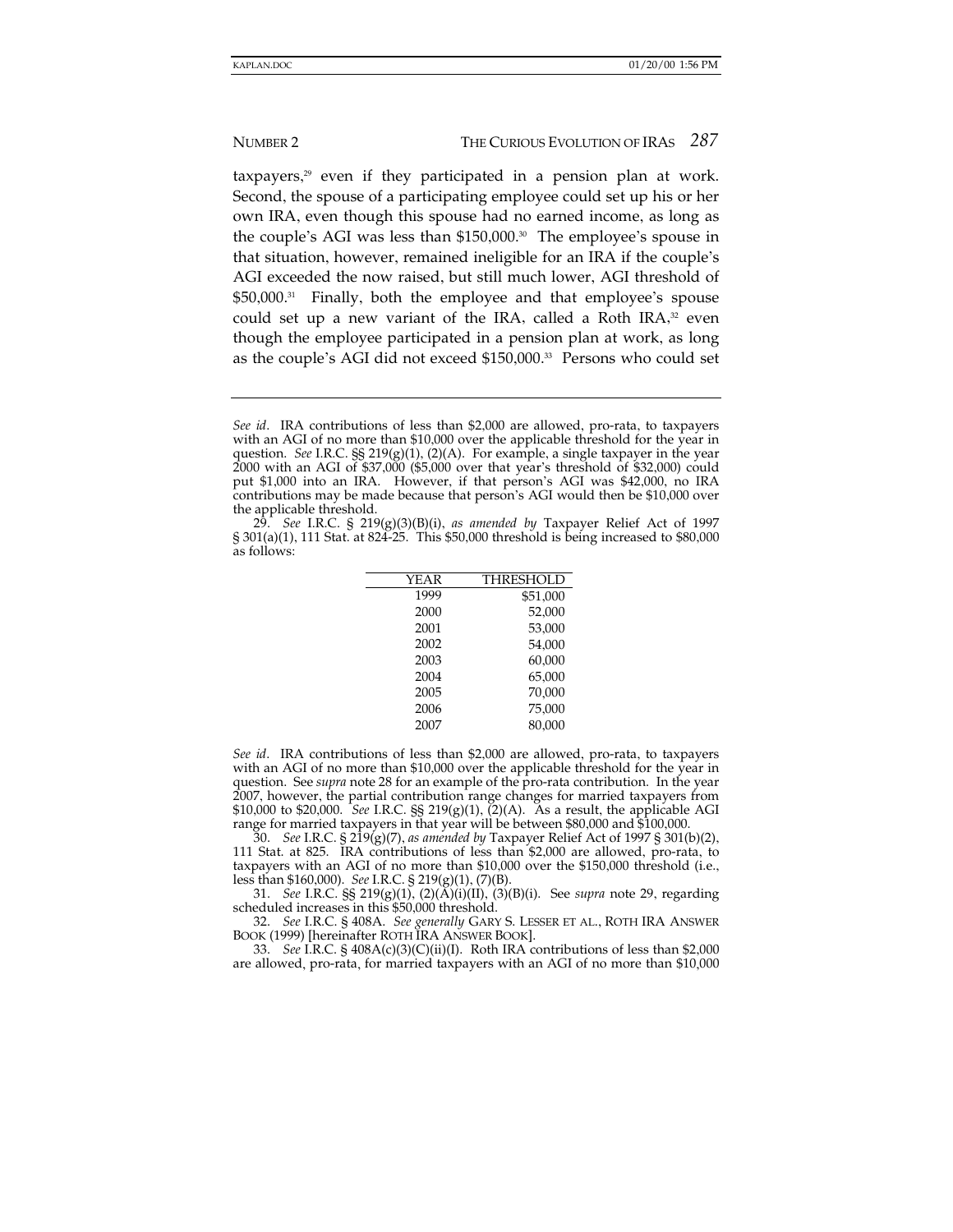up either a regular IRA or a Roth IRA were allowed to establish both types of accounts, but the sum placed in these two accounts could not exceed the \$2000 annual limitation for IRAs.<sup>34</sup>

The Roth IRA, however, represents a very different tax bargain. No deduction is allowed for the taxpayer's annual contributions, 35 unlike a regular IRA.36 When withdrawals are made from a Roth IRA, they are free of federal income tax,<sup>37</sup> again unlike a regular IRA,<sup>38</sup> as long as the Roth IRA has been in existence for at least five years<sup>39</sup> and the account holder is at least fifty-nine and one-half years old.<sup>40</sup> Most other features of the regular IRA, including the absence of current taxation of the account's investment profits, apply with equal force to Roth IRAs.<sup>41</sup>

#### **B. Distribution of IRA Funds**

When an account holder withdraws funds from a regular IRA, these funds are subject to the federal income tax in their entirety.<sup>42</sup> The withdrawal is not bifurcated into components representing the taxpayer's contributions and the account's investment profits; instead, the entire amount withdrawn is taxed.<sup>43</sup> Moreover, the withdrawal is taxed entirely as ordinary income,<sup>44</sup> even if the investment profits of the IRA actually derived from securities or other assets that would typically generate capital gains.45

- 36. *See* I.R.C. § 408(a).
- 37. *See* I.R.C. § 408A(d)(1).
- 38. *See* I.R.C. § 408(d)(1).
- 39. *See* I.R.C. §§ 408A(d)(1), (2)(B).
- 40. *See* I.R.C. §§ 408A(d)(1), (2)(A)(i).
- 41. *See* I.R.C. § 408A(a).
- 42. *See* I.R.C. § 408(d)(1).

43. If nondeductible contributions were made to a regular IRA, however, the portion of the amount withdrawn that is attributable to these nondeductible contributions is excluded from gross income. *See* I.R.C. §§ 72(b)(1), (4), (c)(1), 408(d)(1). *See generally* FROLIK & KAPLAN, *supra* note 10, at 356-59.

44. *See* I.R.C. §§ 72(a), 408(d)(1).

45. *See* I.R.C. §§ 1221 (definition of capital asset), 1222 (classification of gains and losses from "capital assets"); s*ee also id.* § 1(h) (lower tax rates applicable on certain capital gains). *See generally* JOHN K. MCNULTY, FEDERAL INCOME TAXATION

over the \$150,000 threshold (i.e., less than \$160,000). *See id.* §§ 408A(c)(3)(A)(ii),  $(C)(ii)(I)$ . The full \$2,000 Roth IRA is allowed to unmarried taxpayers with an AGI of no more than \$95,000; Roth IRAs of less than \$2,000 are allowed to unmarried taxpayers with an AGI of no more than \$15,000 over this threshold (i.e., less than \$110,000). *See id.* §§ 408A(c)(3)(A)(ii), (C)(ii)(II). Married taxpayers filing separate returns may not establish Roth IRAs at all. *See id.* §§ 408A(c)(3)(A)(i), (C)(ii)(III).

<sup>34.</sup> *See* I.R.C. § 408A(c)(2).

<sup>35.</sup> *See* I.R.C. § 408A(c)(1).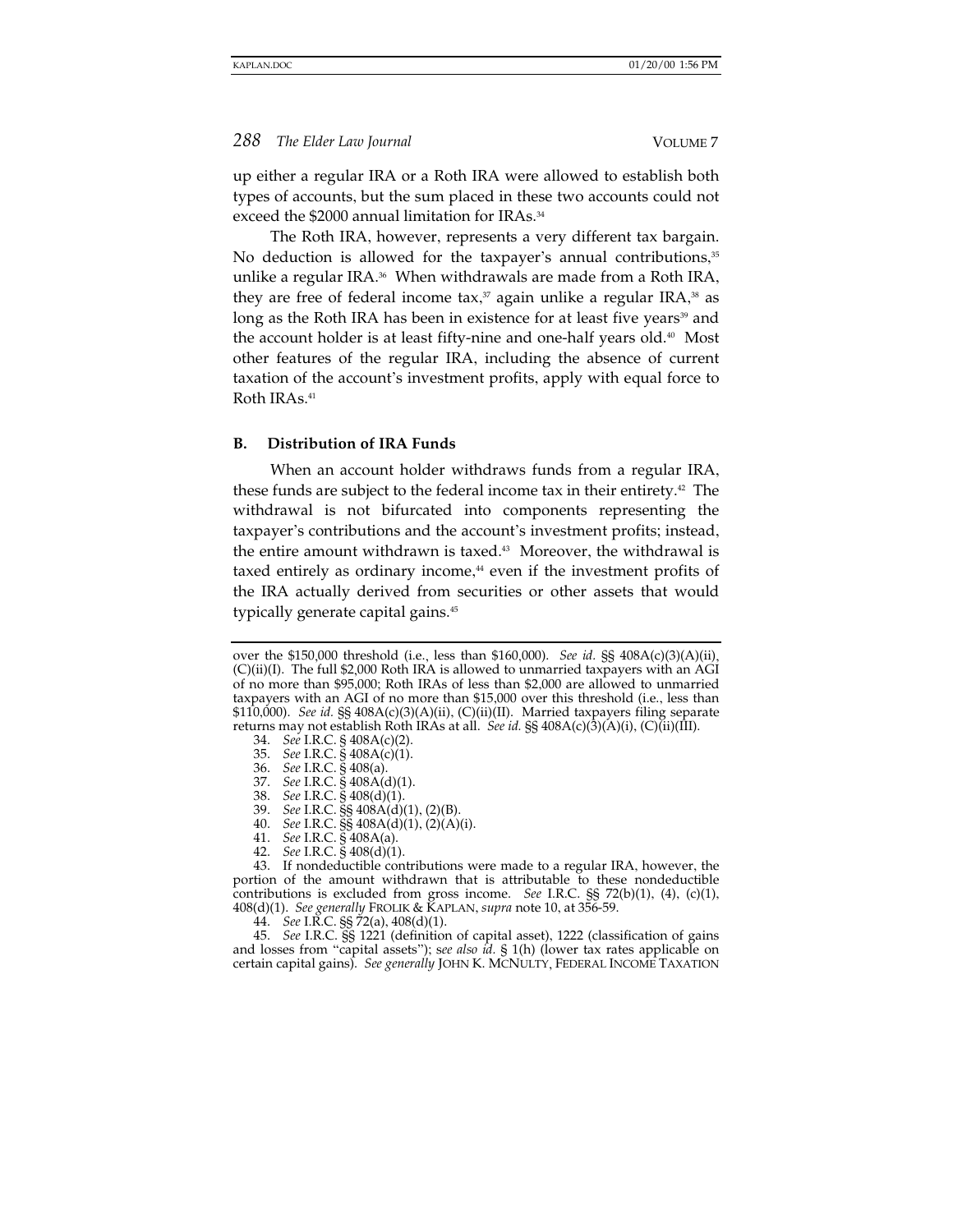In contrast, withdrawals from a Roth IRA *are* bifurcated into amounts representing a taxpayer's contributions and the account's investment profits, with the taxpayer's contributions treated as coming out first.<sup>46</sup> These amounts, moreover, are always received tax free $47$  because they were not deducted when they were made. $48$  In addition, if the conditions described above are met (i.e., the account has existed for five years and the holder is at least fifty-nine and onehalf years of age), the portion of the withdrawal attributable to investment profits is received tax free as well.<sup>49</sup>

### **III. The Emergence of Substantial IRAs**

From such modest beginnings, IRAs have grown to truly significant proportions, despite the \$2,000 limit on annual contributions remaining unchanged since 1981.50 The American Bar Association's Section of Taxation has even recently sponsored a program entitled "Humongous IRAs."<sup>51</sup> Attendees at that session described the multimillion dollar IRAs they have seen and one lawyer described a client with an IRA balance of \$35 million.<sup>52</sup> Obviously, such IRAs do not originate from merely setting aside \$2,000 per year in some bank account. IRA balances of this magnitude derive instead from three major factors.

First, retirees are increasingly taking the balance in their employer-provided pension plans and rolling these amounts into selfdirected IRAs.<sup>53</sup> These so-called qualified plan rollovers or cash-outs often constitute six figure amounts or more, even for nonexecutive employees.54 As a result, retirees who never even contributed to a

OF INDIVIDUALS IN A NUTSHELL 451-54, 458-64 (6th ed. 1999).

<sup>46.</sup> *See* I.R.C. § 408A(d)(1)(B). 47. *See* NEIL DOWNING, MAXIMIZE YOUR IRA 125 (1998).

<sup>48.</sup> *See* I.R.C. § 408A(c)(1).

<sup>49.</sup> *See* I.R.C. §§ 408A(d)(1)(A), (2)(A)(i), (B)(i).

<sup>50.</sup> *See* I.R.C. § 408(a)(1), *as amended by* Economic Recovery Tax Act of 1981, Pub. L. No. 97-34, § 311(g)(1)(A), 95 Stat. 172, 281.

<sup>51.</sup> *See* Audio tape of Section of Taxation, American Bar Association, A Practical Guide to Humongous IRAs (May 1, 1999) (on file with author) [hereinafter Humongous IRAs].

<sup>52.</sup> *See id*.

<sup>53.</sup> *See* I.R.C. §§ 408(a)(1), (d)(3); *see also* Ellen E. Schultz, *Leaving Your Job? Think Twice Before Stuffing Retirement Money into an IRA*, WALL ST. J., June 20, 1997, at C1.

<sup>54.</sup> *See* Humongous IRAs, *supra* note 51.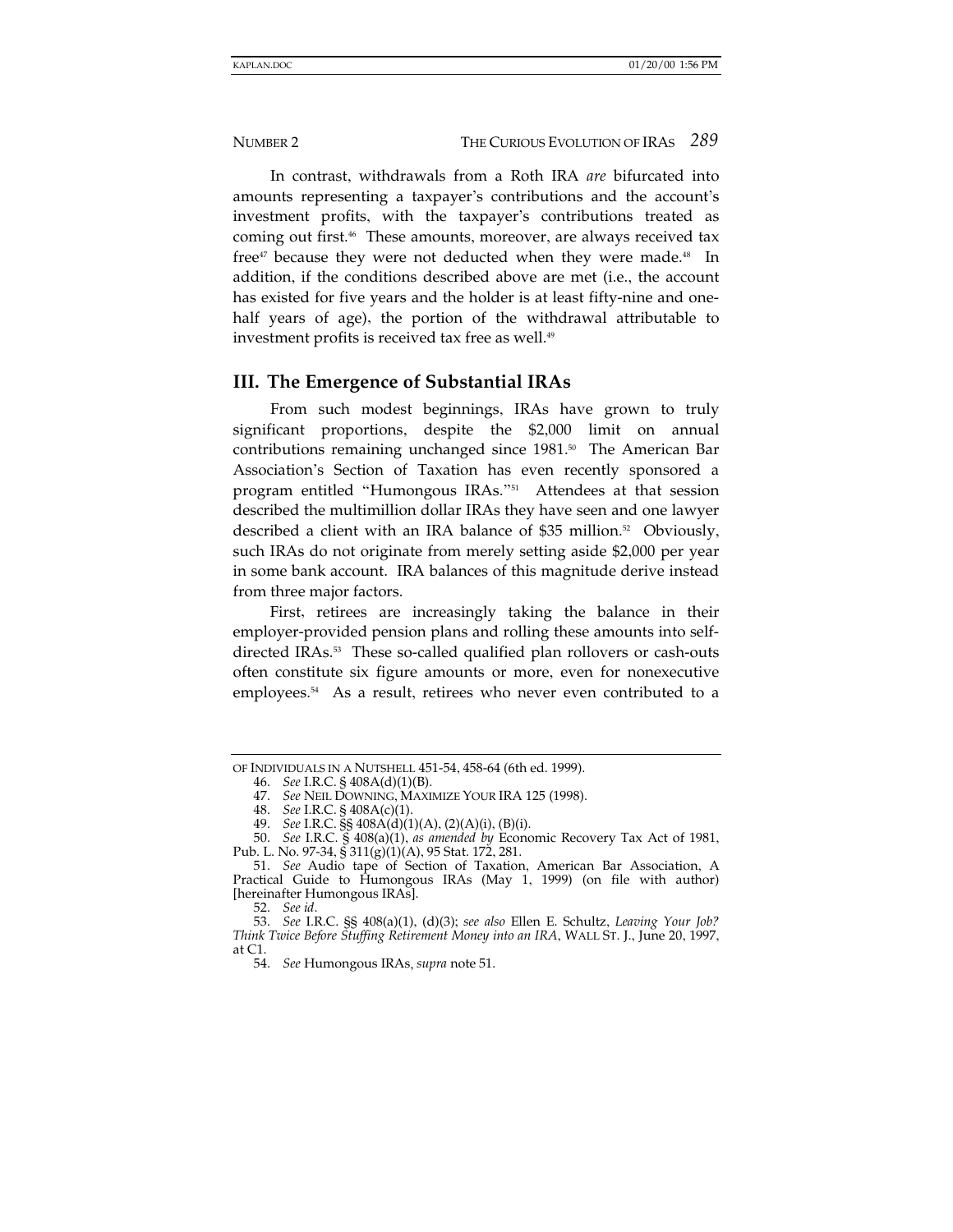regular IRA may find themselves with rather significant balances in their IRA.

Second, many retirees choose to consolidate various retirement accounts that they may have accumulated during their working years.55 As more workers change jobs during their work lives, it is not unusual to accumulate an unruly collection of qualified plan accounts, 56 401(k) salary reduction plans, 57 simplified employee pension plans, 58 Keogh plans from some side business, 59 tax-sheltered annuities,<sup>60</sup> and other tax-favored retirement-funding vehicles.<sup>61</sup> As retirement approaches, it often makes sense to bring these accounts into a single IRA to simplify account administration, coordinate distribution planning, and take advantage of economies of scale, particularly with regard to account maintenance fees. $62$  The consequence, once again, may be substantial IRA balances.

Third, employees have increasingly funded their IRAs and other retirement accounts with stock market investments, equity mutual funds, and similar growth-oriented investment products.<sup>63</sup> For many years, when interest rates were high and stock market returns were lackluster or poor, people usually funded their IRAs with government bonds, guaranteed investment contracts, and other fixed-income securities.<sup>64</sup> Stock market investments were made, when they were made at all, in taxable accounts where they could enjoy the lower capital gains tax rates<sup> $65$ </sup> for which these assets usually qualified. $66$  More

61. *See* I.R.C. § 457 (deferred compensation plan for employees of state and local governments and tax-exempt organizations).

<sup>55.</sup> *See* JONATHON D. POND, PERSONAL FINANCIAL PLANNING HANDBOOK ¶ 11.06[5][a], at 11-43 (2d ed.1999).

<sup>56.</sup> *See* I.R.C. § 401(a). *See generally* STEPHEN J. KRASS, THE PENSION ANSWER BOOK (1997 ed.) [hereinafter PENSION ANSWER BOOK].

<sup>57.</sup> *See* I.R.C. § 401(k); *see also id.* § 408(p) ("simple retirement account"). *See generally* STEVEN J. FRANZ ET AL., 401(K) ANSWER BOOK (1998 ed.).

<sup>58.</sup> *See* I.R.C. § 408(k).

<sup>59.</sup> *See* I.R.C. § 401(c). *See generally* RICHARD A. WESTIN, FEDERAL TAX PLANNING §§ 7.32-7.48 (Tax & Estate Planning Series No. 1, 1995).

<sup>60.</sup> *See* I.R.C. § 403(b) (salary reduction plan for employees of tax-exempt organizations). *See generally* DONALD R. LEVY ET AL., 403(B) ANSWER BOOK (3d ed. 1997).

<sup>62.</sup> *See* DOWNING, *supra* note 47, at 52.

<sup>63.</sup> *See* Samuel F. Beardsley, *Deciding Which Funds to Hold in Taxable vs. Tax-Deferred Accounts*, J. RETIREMENT PLANNING, July-Aug. 1998, at 33.

<sup>64.</sup> *See, e.g.*, C. COLBURN HARDY, DUN & BRADSTREET'S GUIDE TO \$YOUR INVESTMENTS\$ 1985, at 199 (1985); EDWARD MALCA & SANDRA CHORON, EVERYBODY'S INVESTMENT BOOK 65-68 (1984).

<sup>65.</sup> From 1978 through 1986, capital gains received a 60% deduction, with the result being that only 40% of these gains were subject to tax. See I.R.C. § 1202(a),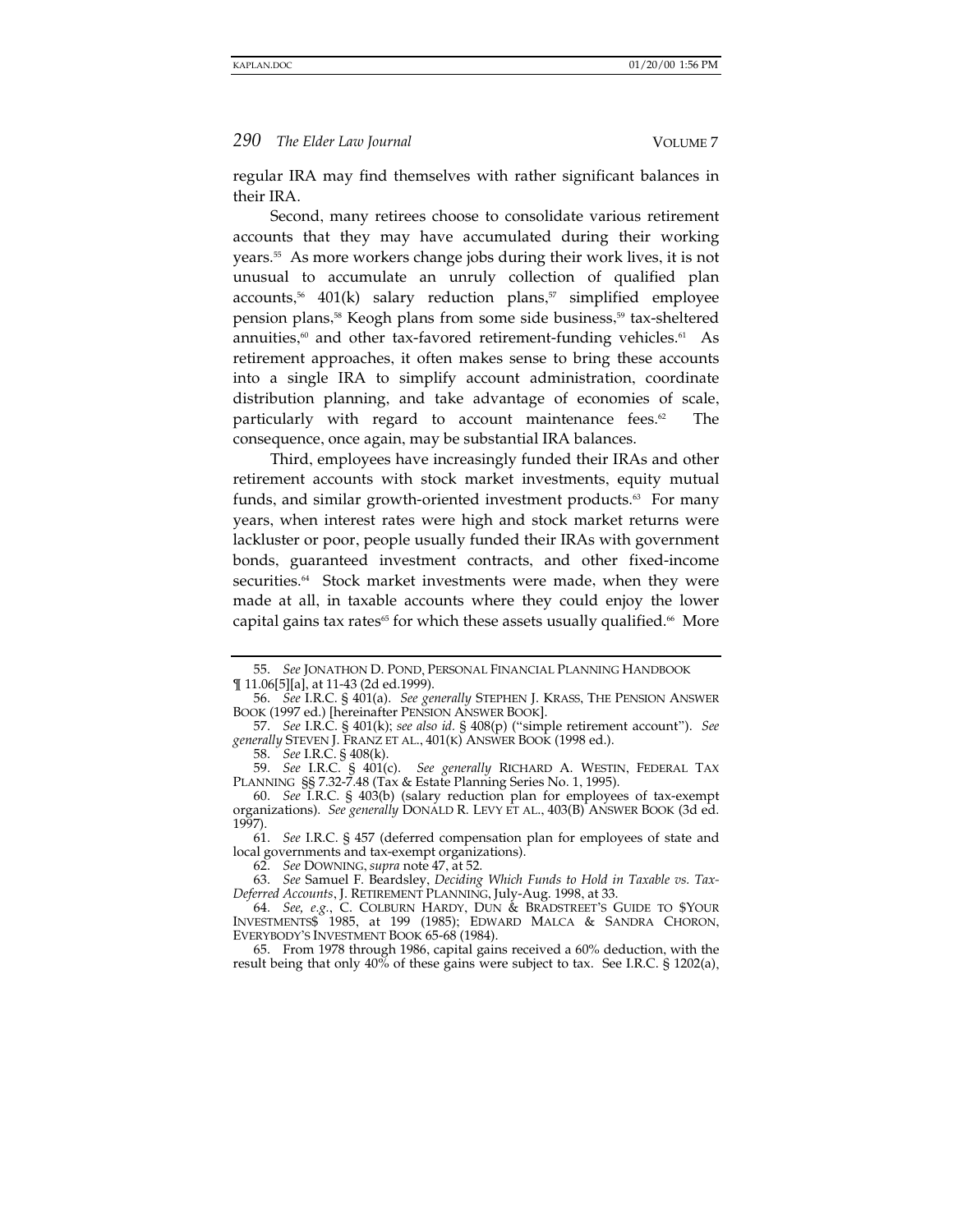recently, however, taxpayers have placed such assets into retirementoriented accounts like IRAs, despite the fact that, by doing so, they forfeit the capital gains advantage that these assets would otherwise receive.<sup>67</sup> In addition, putting stock market investments in a retirement savings vehicle, rather than a taxable account, eliminates the possibility of receiving a complete income tax exemption of the accrued gain when the taxpayer dies.<sup>68</sup> In any case, recent stock market performance has produced larger IRA balances than continued reliance on fixed-income securities would have produced.<sup>69</sup>

To be sure, these developments have less obvious drawbacks. Rolling over pension plan balances into an IRA, for example, eliminates the possibility of applying the ten-year forward averaging tax computation methodology to any lump-sum distribution that subsequently may be made.<sup>70</sup> This special methodology is available to persons born before 1936 who withdraw their entire pension plan balance<sup>71</sup> but does not apply to IRAs.<sup>72</sup> Similarly, certain required distributions can no longer be forestalled by continuing to work past the age of seventy and one-half if funds are held in an IRA, even though they could be so forestalled in a standard pension plan.<sup>73</sup> Further, although pension plan balances are protected from creditors under the Employment Retirement Income Security Act of 1974, 74 the protection for IRAs is less comprehensive and depends upon state bankruptcy laws.<sup>75</sup> Although a few states protect IRAs, most do not.<sup>76</sup>

75. *See* IRA ANSWER BOOK, *supra* note 1, at 1-27.

before it was repealed by the Tax Reform Act of 1986, Pub. L. No. 99-514, § 301(a), 100 Stat. 2085, 2216.

<sup>66.</sup> *See* I.R.C. § 1221. *See generally* MCNULTY, *supra* note 45, at 458-64.

<sup>67.</sup> *See* I.R.C. § 408(d)(1); *see also* IRA ANSWER BOOK, *supra* note 1, at 1-5.

<sup>68.</sup> *See* I.R.C. § 1014(a)(1) (providing a "step-up" in the basis of assets held at death to their fair market value on that date).

<sup>69.</sup> *See* T. ROWE PRICE, RETIREES FINANCIAL GUIDE, PART 3: INVESTING YOUR RETIREMENT ASSETS 3, 7 (1993).

<sup>70.</sup> *See generally* FROLIK & KAPLAN, *supra* note 10, at 368-73.

<sup>71.</sup> *See* DIANNE BENNETT ET AL., TAXATION OF DISTRIBUTIONS FROM QUALIFIED PLANS ¶¶ 4.01, at 4-3, 4.04[13][a] at 4-45 (2d ed. 1998).

<sup>72.</sup> *See* I.R.C. § 402(e)(4)(D)(i); *see also* IRA ANSWER BOOK, *supra* note 1, at 5-6.

<sup>73.</sup> *See* I.R.C. § 401(a)(9)(C)(i)(II), (ii)(II); *see also* IRA ANSWER BOOK, *supra* note 1, at 5-2; Kenneth A. Hansen, *Maximizing the Deferral of IRA Required Minimum Distributions*, 74 TAXES 622, 622 (1996).

<sup>74.</sup> *See* I.R.C. § 401(a)(2); *see also* KATHRYN G. HENKEL, ESTATE PLANNING AND WEALTH PRESERVATION ¶ 14.02[3][f], at 14-8 (1998).

<sup>76.</sup> *See id*. at 1-27 to 1-29. Roth IRAs are currently protected in only a few states. *See* ROTH IRA ANSWER BOOK, *supra* note 32, at G-5 to G-6.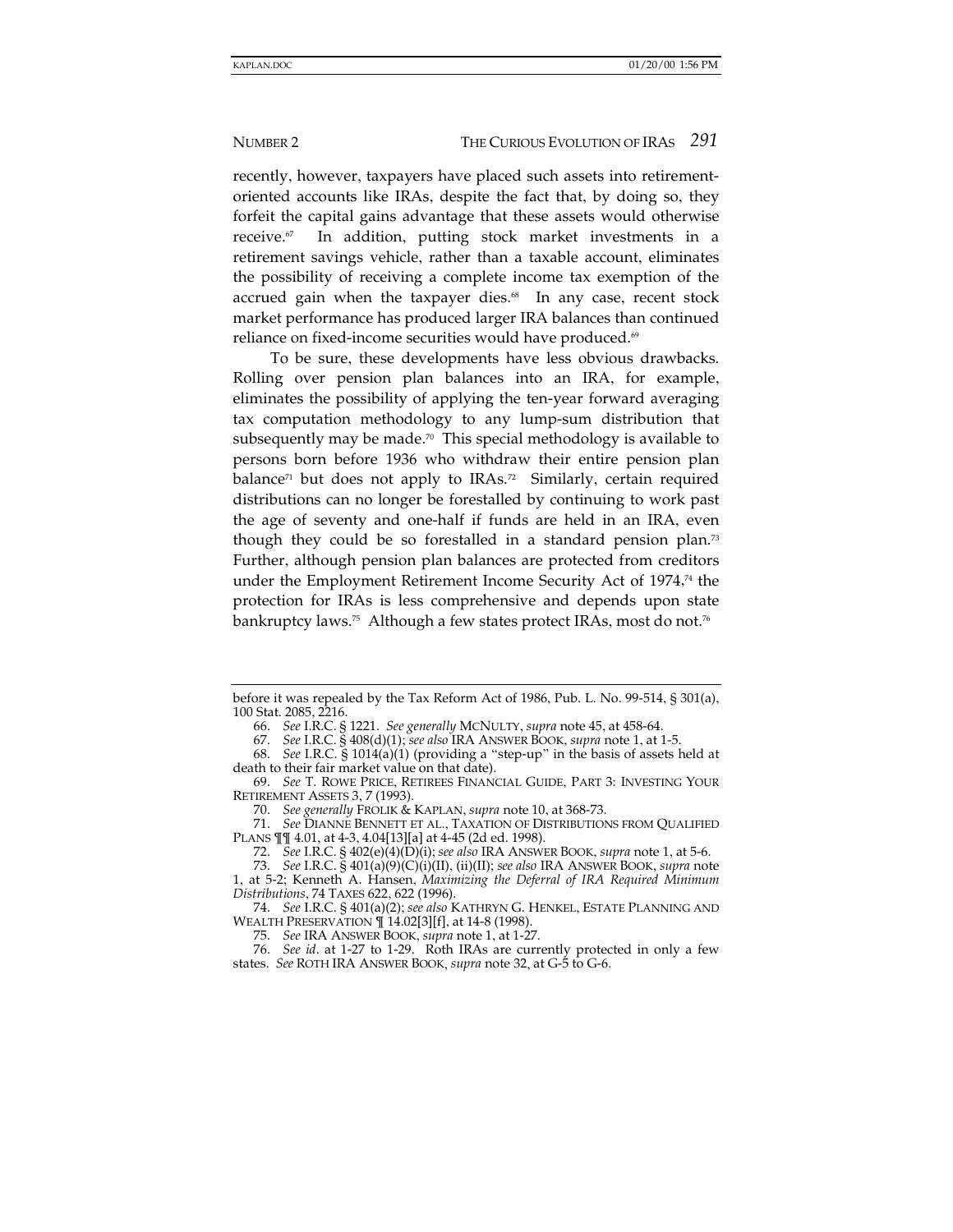The bottom line is that IRAs have grown in size and often represent an owner's largest single asset. $\pi$  This development is a dramatic change from historical patterns, when a person's largest asset was usually his or her home.78 As a result, the use and misuse of the IRA is an increasingly critical issue in the provision of retirement income.

### **IV. Preretirement Uses of IRAs**

To ensure that funds in an IRA are available to finance an account holder's retirement, a 10% penalty is imposed on withdrawals made before the holder is fifty-nine and one-half years old.<sup>79</sup> This early withdrawal penalty applies to both regular and Roth IRAs in equal measure.<sup>80</sup> In addition, federal income tax is assessed on the withdrawal itself in the case of a regular  $IRA^{s_1}$  and, in the case of a Roth IRA, on withdrawals that represent the investment earnings component.<sup>82</sup> As a result, tapping an IRA for preretirement expenditures is a very expensive source of funds.<sup>83</sup> But if an account holder is willing to pay the premature withdrawal penalty and lose the financial benefit of further deferral of taxes, this planning option does exist. In contrast, neither Social Security nor most employerprovided pension plans have early payment options prior to age sixtytwo, 84 although employer-provided pension plans often permit borrowing on a limited basis.<sup>85</sup> Loans from IRAs, however, are not allowed.<sup>86</sup>

In any case, like most provisions of the ever-more-complicated U. S. tax code, the early withdrawal penalty has exceptions. When these exceptions apply, the 10% penalty is waived, although the

<sup>77.</sup> *See* Lynn Asinof, *Oops . . . How a Variety of Basic Foul-Ups Are Bedeviling the Beneficiaries of IRAs*, WALL ST. J., Mar. 29, 1999, at C1.

<sup>78.</sup> *See* FROLIK & KAPLAN, *supra* note 10, at 183.

<sup>79.</sup> *See* I.R.C. § 72(t)(1), (2)(A)(i). *See generally* FROLIK & KAPLAN, *supra* note 10, at 360-63.

<sup>80.</sup> *See* I.R.C. §§ 72(t)(1), 408A(a).

<sup>81.</sup> *See* I.R.C. § 408(d)(1).

<sup>82.</sup> *See* I.R.C. §§ 408A(d)(1)(B), (2)(A)(i).

<sup>83.</sup> *See* FROLIK & KAPLAN, *supra* note 10, at 360 (example of 43% of an early withdrawal being consumed by taxes and penalties).

<sup>84.</sup> *See id.* at 279-81; *see also* Rev. Rul. 78-331, 1978-2 C.B. 158; Rev. Rul. 78-120, 1978-1 C.B. 117.

<sup>85.</sup> *See generally* PENSION ANSWER BOOK, *supra* note 56, at 13-33 to 13-41.

<sup>86.</sup> *See* I.R.C. §§ 408(e)(3), (4); *see also* HENKEL, *supra* note 74, ¶ 14.02[3][b], at 14-7; IRA ANSWER BOOK, *supra* note 1, at 1-25; JACK E. STEPHENS, AVOIDING THE TAX TRAPS IN YOUR IRA 218 (2d ed. 1999).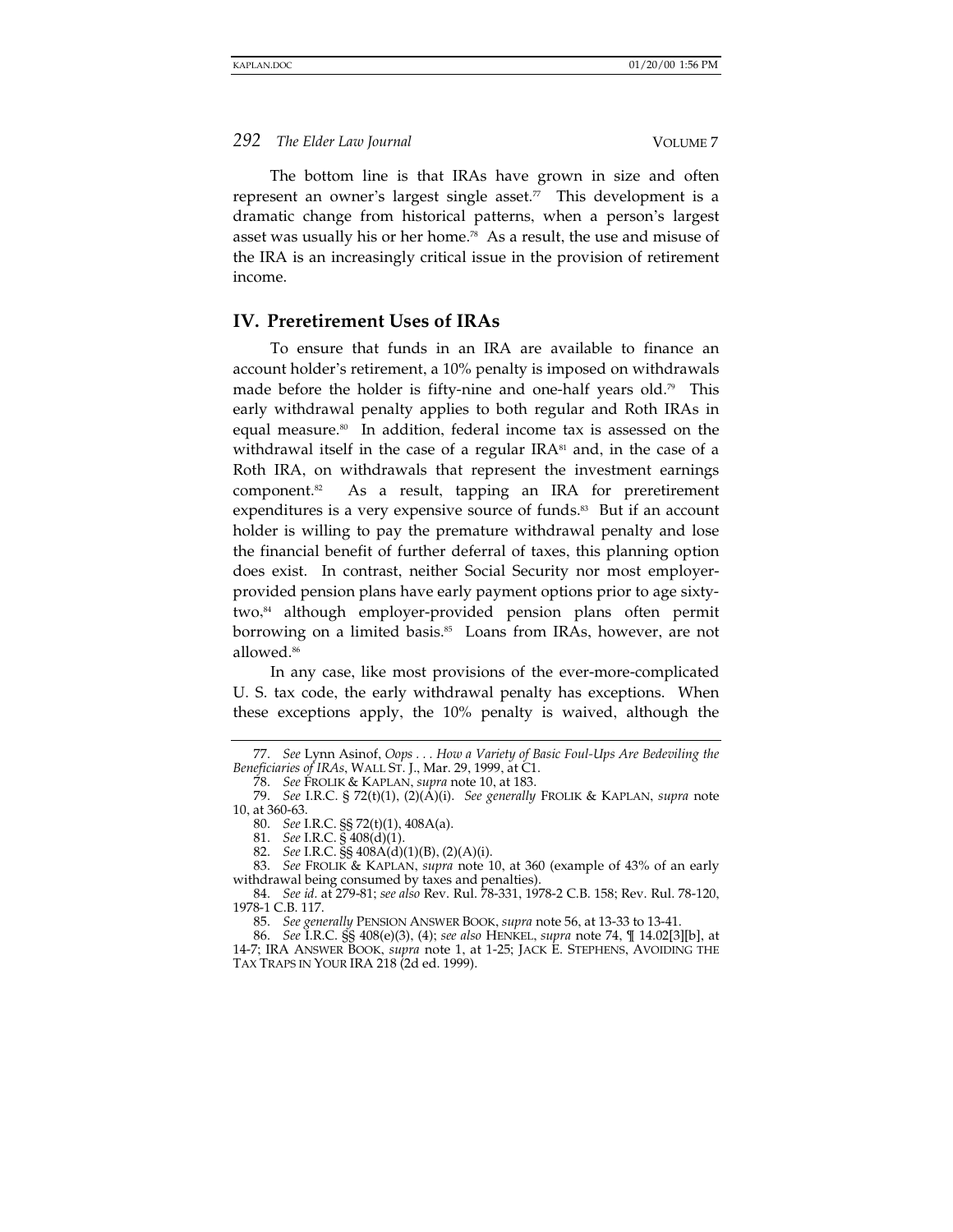withdrawal itself remains subject to income taxation, 87 except Roth IRA withdrawals that represent the account holder's contributions, of course.88 These penalty exceptions cover what might roughly be considered retirement surrogates: death<sup>89</sup> or disability<sup>90</sup> of the account holder or commencement of periodic payments representing the annuitization of the IRA (i.e., paying out the balance of the IRA over the account holder's remaining life expectancy).<sup>91</sup>

Recently, though, Congress added three more exceptions that cannot by any means be considered retirement surrogates. These exceptions apply to withdrawals made to cover home purchases,<sup>92</sup> educational costs,<sup>93</sup> and medical expenses.<sup>94</sup> Each of these exceptions will be analyzed in turn.

#### **A. Home Purchases**

The first new penalty exception to be examined covers a withdrawal from an IRA to buy a principal residence for a "first-time homebuyer."95 This exception enables someone who has not owned a home within the preceding twenty-four months to use up to \$10,000 of IRA funds for this purpose.<sup>96</sup> Taking such a sum out of a tax-sheltered vehicle like an IRA is almost always a disservice to the prospective retiree because these funds cannot later be restored to the IRA.<sup>97</sup> In other words, the account holder's retirement fund is permanently short-changed to the extent of the withdrawal and the years, or even

96. *See* I.R.C. §§ 72(t)(8)(A), (B), (D)(i)(I).

97. *See* IRA ANSWER BOOK, *supra* note 1, at 1-25 (absence of loan features in an IRA); *see also* I.R.C. §§ 408(e)(3), (4).

<sup>87.</sup> *See* I.R.C. § 408(d)(1).

<sup>88.</sup> *See* I.R.C. §§ 408A(d)(1)(B), (2)(A)(i).

<sup>89.</sup> *See* I.R.C. § 72(t)(2)(A)(ii); *cf*. *id.* § 408A(d)(2)(A)(ii) (no tax on Roth IRA distribution due to the account holder's death).

<sup>90.</sup> *See* I.R.C. § 72(t)(2)(A)(iii); *cf*. *id.* § 408A(d)(2)(A)(iii) (no tax on Roth IRA distribution due to the account holder's becoming disabled).

<sup>91.</sup> *See* I.R.C. § 72(t)(2)(A)(iv).

<sup>92.</sup> *See* I.R.C. § 72(t)(2)(F), *as amended by* Taxpayer Relief Act of 1997, Pub. L. No. 105-34, § 303(a), 111 Stat. 788, 829.

<sup>93.</sup> *See* I.R.C. § 72(t)(2)(E), *as amended by* Taxpayer Relief Act of 1997 § 203(a), 111 Stat. at 809.

<sup>94.</sup> *See* I.R.C. § 72(t)(2)(B). This provision was made applicable to IRAs by the Health Insurance Portability and Accountability Act of 1996, Pub. L. No. 104-191, § 361(a), 110 Stat. 1936, 2071 (codified as I.R.C. § 72(t)(3)(A)).

<sup>95.</sup> *See* I.R.C. § 72(t)(2)(F).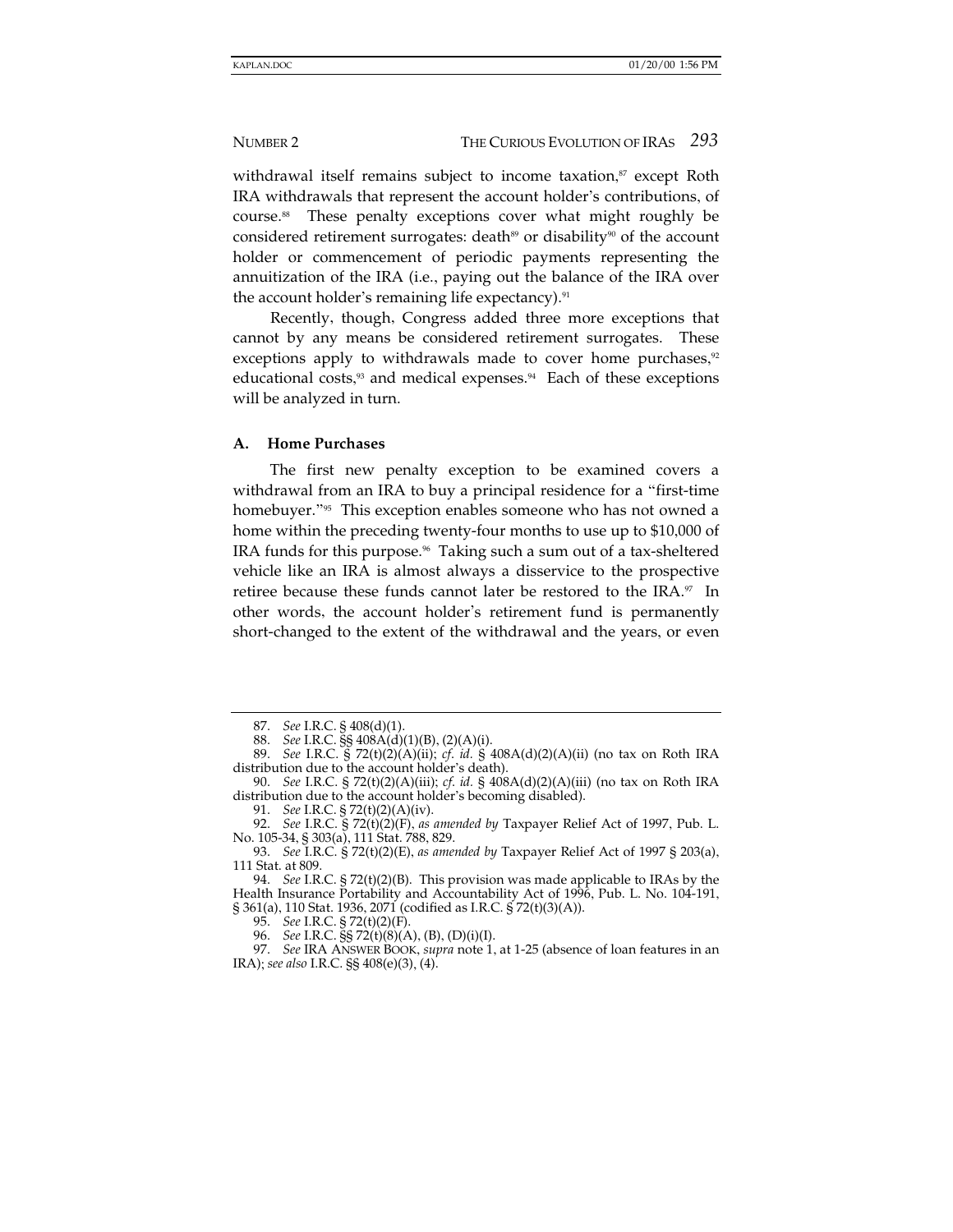decades, of earnings that would otherwise accumulate on the amount withdrawn.98

For example, assume that Sarah is thirty-five years old with \$40,000 in her IRA. If she takes \$10,000 out of this IRA to buy a home, her remaining IRA balance of \$30,000 would grow to \$595,122 when she is sixty-five years old, assuming a 10% annual growth rate and no additional contributions to her IRA.<sup>99</sup> But if she had left her IRA intact, its balance when she turned sixty-five would have been \$793,496 under the same assumptions.<sup>100</sup> In other words, the current usage of \$10,000 in IRA funds translated into a loss of \$198,374 in eventual retirement funds<sup>101</sup>—truly a case of short-term gain offset by long-term pain.

Moreover, this penalty exception for home purchases applies similarly to withdrawals that are used to purchase a home for the account holder's child or grandchild.<sup>102</sup> Thus, fifty-six-year-old Abe can withdraw \$10,000 from his IRA to buy a condominium for his son, Isaac, or even his grandson, Jacob. This possibility creates additional temptation to exploit the short term and raid Abe's IRA at a long-term detriment to his future retirement security. Indeed, should either the child or grandchild demand funds for this purpose, the penalty exception removes a barrier that Abe could have used to resist their pressures. This exception consequently makes the prospective retiree more vulnerable to the pleadings of his or her lineal descendants.

It must be remembered that the account holder must still pay tax on the withdrawal and that tax liability might act as a deterrent to some degree.<sup>103</sup> But taxes on IRA balances must be paid in any event.104 The early withdrawal penalty is an additional, but avoidable cost.105 And if the account in question is a Roth IRA, the withdrawal

<sup>98.</sup> *See infra* text accompanying notes 99-101.

<sup>\$30,000</sup> multiplied by 19.8374, which is the growth factor for a sum earning 10% per year, compounded monthly, over 30 years (age 65 minus Sarah's current age of 35 years). *See* MICHAEL SHERMAN, COMPREHENSIVE COMPOUND INTEREST TABLES 11 (1986).

<sup>100. \$40</sup>,000 multiplied by 19.8374. *See id.*

<sup>101. \$793</sup>,496 minus \$595,122 equals \$198,374.

<sup>102.</sup> *See* I.R.C. § 72(t)(8)(A). On the other hand, the \$10,000 cap is a cumulative limitation for the IRA holder, not a per-buyer limitation. *See id.* § 72(t)(8)(B)(ii).

<sup>103.</sup> *See infra* text accompanying notes 121-33.

<sup>104.</sup> *See* I.R.C. § 408(d)(1); *see also* FROLIK & KAPLAN, *supra* note 10, at 354-55.

<sup>105.</sup> No early withdrawal penalty applies if the recipient is at least 59.5 years old. *See* I.R.C. § 72(t)(2)(A)(i); *see also* FROLIK & KAPLAN, *supra* note 10, at 361-63 (explaining other exceptions to the early withdrawal penalty).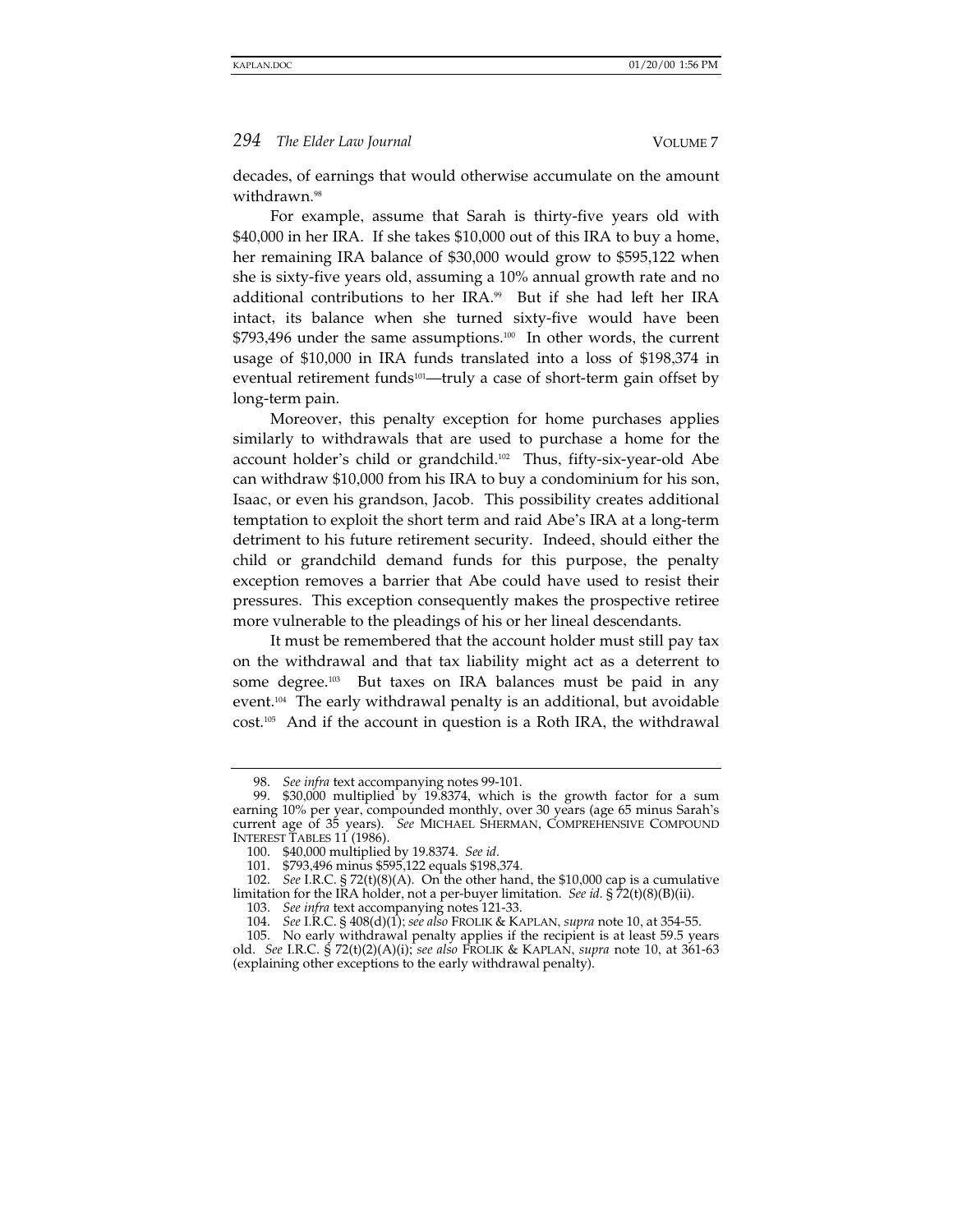itself is tax free in its entirety in addition to being penalty-free.<sup>106</sup> As a result, the temptations and pressures jeopardizing the retiree's longterm retirement security in that situation are even greater than for a regular IRA.

This increased retirement jeopardy is particularly bad policy because home acquisition is already a heavily tax-favored activity. The interest expense on home mortgages up to \$1,100,000 is deductible if the mortgages apply to a taxpayer's principal residence or one other residence of the taxpayer,<sup>107</sup> property taxes paid on residential property are deductible almost without limitation, 108 and gains from the disposition of a principal residence are exempt from income taxation up to \$250,000 for single taxpayers or \$500,000 for married couples.<sup>109</sup> The gain exemption, moreover, is not a one-time deal—as long as the homeowner uses the home as his or her principal residence for at least two years, the exemption can apply again and again.<sup>110</sup>

With such unusually favorable tax treatment already in place, does home acquisition really merit another incentive? Particularly in light of the potential mischief that this IRA penalty exception can cause, it should be repealed forthwith.

#### **B. Educational Costs**

Another recently enacted penalty exception applies to "higher educational expenses."<sup>111</sup> As was the case with the home purchase exception described above, this exception creates inappropriate temptations and spawns pressures to use a retirement asset for immediate consumption.<sup>112</sup> And, once again, funds withdrawn from an IRA for educational costs cannot be subsequently restored.<sup>113</sup> As a

<sup>106.</sup> *See* I.R.C. §§ 72(t)(2)(F), 408A(d)(1)(A), (2)(A)(iv), (5).

<sup>107.</sup> *See* I.R.C. §§ 163(h)(1), (2)(D), (3)(A), (B)(ii) (\$1 million limit on "acquisition indebtedness"), (C)(ii) (\$100,000 limit on "home equity indebtedness"), (4)(A)(i).

<sup>108.</sup> *See* I.R.C. § 164(a)(1).

<sup>109.</sup> *See* I.R.C. § 121(b)(1), (2). *See generally* FROLIK & KAPLAN, *supra* note 10, at 188-94.

<sup>110.</sup> *See* I.R.C. § 121(a).

<sup>111.</sup> I.R.C. § 72(t)(2)(E).

<sup>112.</sup> *See supra* text accompanying notes 95-101.

<sup>113.</sup> *See* IRA ANSWER BOOK, *supra* note 1, at 1-25.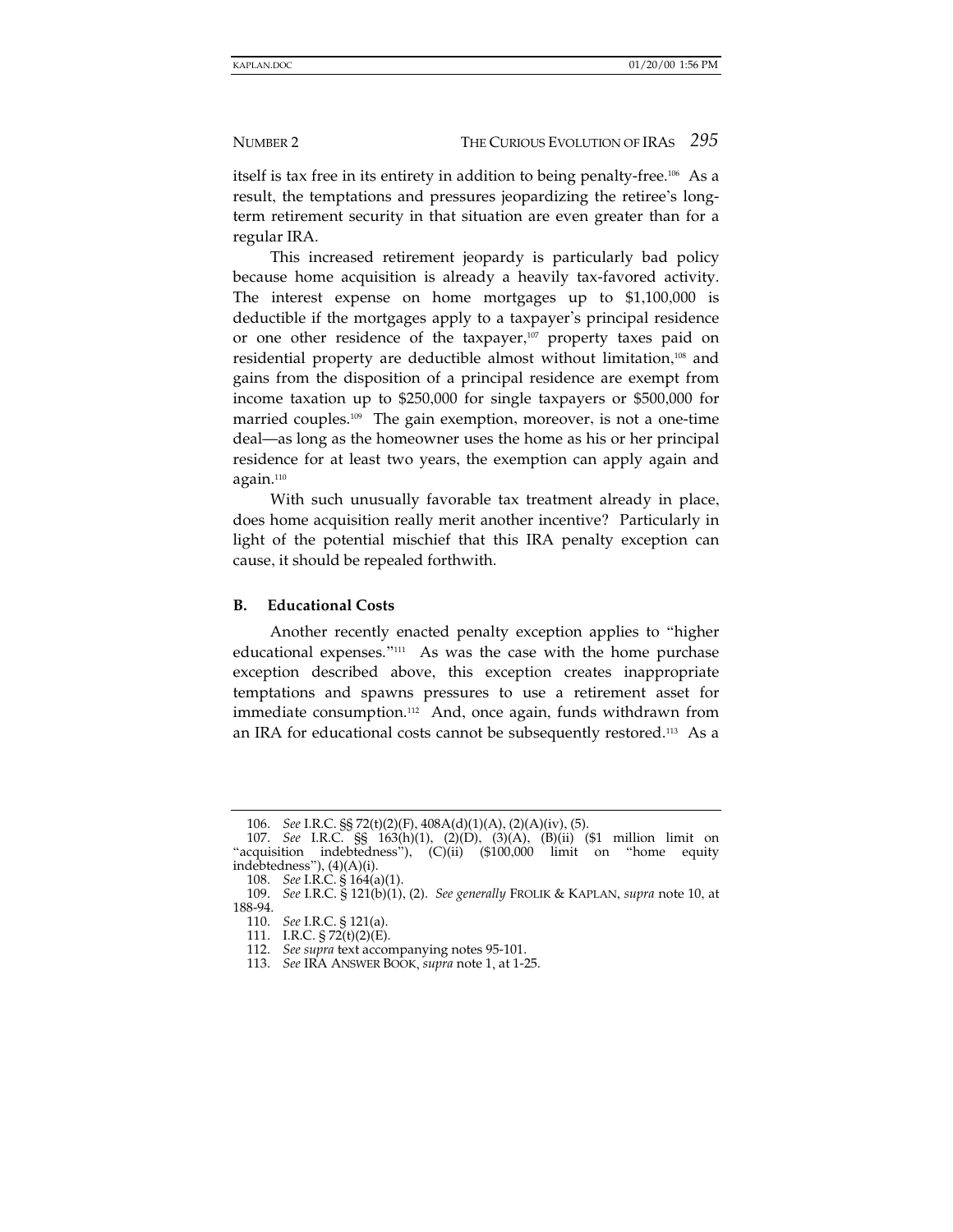result, the loss of future tax-sheltered earnings caused by such withdrawals can be substantial.<sup>114</sup>

Like the home acquisition exception, the educational costs exception applies to costs incurred by an IRA holder's children or grandchildren.115 Even worse, there is no dollar limit on the amount of withdrawals that can be used for this purpose, unlike the home acquisition exception's \$10,000 cap.<sup>116</sup> As long as the withdrawal in question is less than the eligible person's tuition, room and board charges, fees, and books, 117 no early withdrawal penalty is applied.118 In fact, this provision may be used more than once, or even annually, if so desired.119

To be sure, the amount withdrawn remains subject to federal income tax, unless it represents the account holder's contributions to a Roth IRA.<sup>120</sup> But many prospective retirees may not fully appreciate how much tax will in fact be due. In the context at hand (i.e., IRA holders under age fifty-nine and one-half), the account holder is usually employed and may even be in his or her peak earnings years. The IRA withdrawal, therefore, will face federal income tax at that person's *highest* marginal rate.121 For example, if Jill's taxable income was \$130,250 before withdrawing \$25,000 from her IRA, the additional \$25,000 of taxable income moves her from the 31% tax bracket into the 36% tax bracket.122 As a result, the tax on the \$25,000 IRA withdrawal is not \$7,750 (\$25,000 multiplied by 31%) as she might have thought, but is actually \$9,000 (\$25,000 multiplied by 36%).

Including the withdrawn amount in Jill's income has other tax effects as well. Because her AGI already exceeds the threshold for losing itemized deductions (\$126,600 in 1999), 123 the extra \$25,000 of

<sup>114.</sup> *See supra* text accompanying notes 99-101; *see also* Karen Damato, *Using IRAs for College Gets Low Grades*, WALL ST. J., Aug. 19, 1997, at C1.

<sup>115.</sup> *See* I.R.C. § 72(t)(7)(A)(iii).

<sup>116.</sup> *See* I.R.C. § 72(t)(8)(B)(i).

<sup>117.</sup> *See* I.R.C. §§ 72(t)(7), 529(e)(3)(A).

<sup>118.</sup> *See* I.R.C. § 72(t)(2)(E).

<sup>119.</sup> *See* I.R.C. § 72(t)(7)(A) (no absolute limit).

<sup>120.</sup> *See* I.R.C. §§ 408(d)(1), 408A(d)(1)(B). The investment earnings portion of the Roth IRA withdrawal is taxable, unlike the treatment accorded Roth IRA withdrawals that are used for home acquisition costs. *See id.* §§ 72(t)(2)(F),  $408A(d)(1)(A), 408A(d)(2)(A)(iv), 408A(d)(5)$ 

<sup>121.</sup> *See* I.R.C. § 1(a)-(d) (five-rate income tax schedules).

<sup>122.</sup> *See* I.R.C. § 1(c), *as indexed for 1999 by* Rev. Proc. 98-61, 1998-52 I.R.B. 18, § 3.01 tbl.3.

<sup>123.</sup> *See* I.R.C. § 68(b)(1), *as indexed for 1999 by* Rev. Proc. 98-61, 1998-52 I.R.B. 18, § 3.06.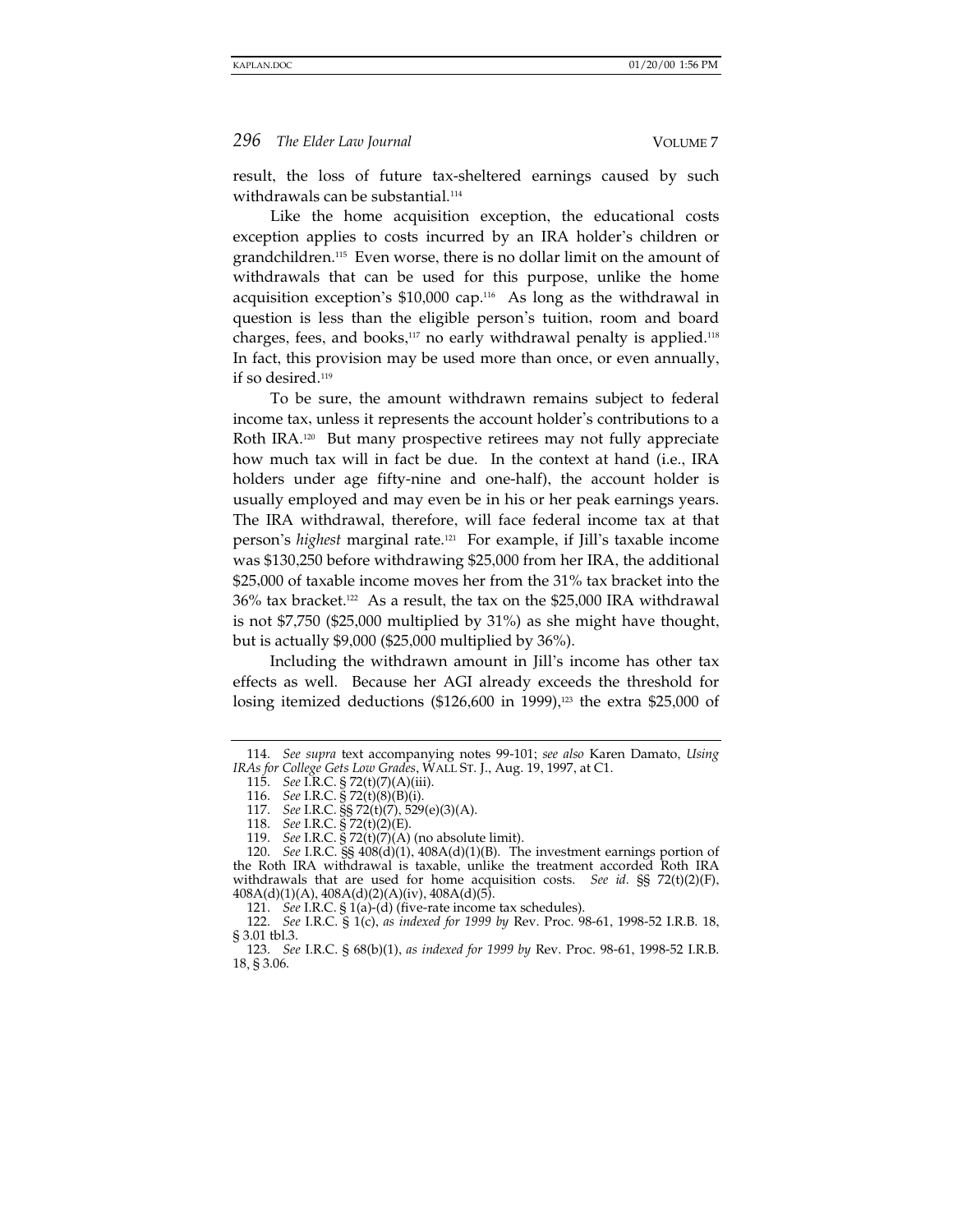income will make her lose \$750 of itemized deductions.124 In effect, she will owe an additional \$270 of tax<sup>125</sup> due to the lost deductions triggered by the IRA withdrawal. Her now elevated AGI will also reduce the amount of her personal exemption deductions<sup>126</sup> because of the phase-out provision that applies to such deductions.<sup>127</sup> This reduction translates into still more tax being owed because of the withdrawal of funds from her IRA.<sup>128</sup> In addition, other collateral consequences of increasing her AGI will follow, such as raising the 7.5%-of-AGI floor for deducting medical expenses,<sup>129</sup> raising the 10%of-AGI floor for deducting casualty losses, 130 and raising the 2%-of-AGI floor for deducting "miscellaneous itemized deductions."<sup>131</sup> All things considered, the immediate financial impact of withdrawing funds from an IRA may be significantly greater than anticipated.<sup>132</sup> Finally, Jill still might owe *state* income tax on the IRA withdrawal.<sup>133</sup> Quite an education indeed!

Beyond lost future retirement income and current taxes due, still other economic consequences of withdrawing funds from an IRA exist. When a student applies for financial aid, the parents' retirement assets, including any IRAs, are almost always ignored in determining

130. *See* I.R.C. § 165(h)(2)(A)(ii).

131. I.R.C. § 67(a), (b).

<sup>124. \$25</sup>,000 multiplied by 3%. *See* I.R.C. § 68(a)(1). *See generally* Calvin H. Johnson, *Simplification: Replacement of the Section 68 Limitation on Itemized Deductions*, 78 TAX NOTES 89 (1998); William D. Popkin, *Phantom Tax Rates*, 78 TAX NOTES 1409 (1998).

<sup>125. \$750</sup> multiplied by 36%. *See supra* text accompanying note 122.

<sup>126.</sup> *See* I.R.C. § 151(a), (c).

<sup>127.</sup> *See* I.R.C. § 151(d)(3). In 1999, the personal exemption phase-out begins for single taxpayers with an AGI of \$126,600. *See id.* § 151(d)(3)(C)(iii), *as indexed by* Rev. Proc. 98-61, 1998-52 I.R.B. 18, § 3.08(2).

<sup>128.</sup> The reduction of personal exemptions is 2% for each \$2,500 of AGI over the applicable threshold. *See* I.R.C. § 151(d)(3)(B). Because Jill's income already exceeds the applicable threshold, an IRA withdrawal of \$25,000 will trigger a loss of 20% of the personal exemptions that Jill can claim for herself and her dependents (\$25,000 additional income divided by \$2,500 equals 10, multiplied by 2 equals 20%). As a consequence, Jill's taxable income increases by more than just the amount of the IRA withdrawal. *See generally* Calvin H. Johnson, *Simplification: Replace the Personal Exemptions Phaseout Bubble*, 77 TAX NOTES 1403 (1997).

<sup>129.</sup> *See* I.R.C. § 213(a).

<sup>132.</sup> Certain tax credits are phased out at specified levels of AGI, and these credits would therefore be affected by the additional AGI that an IRA withdrawal creates. *See, e.g.*, I.R.C. §§ 24(a), (b)(1), (2)(A), (B) (\$500 child credit phased out starting at AGI of \$75,000 for single taxpayers and \$110,000 for married taxpayers),  $25A(d)(1)$ ,  $(2)(A)(ii)$  (credits for higher education expenditures phased out starting at AGI of \$40,000 for single taxpayers and \$80,000 for married taxpayers).

<sup>133.</sup> *See* IRA ANSWER BOOK, *supra* note 1, at 16-3.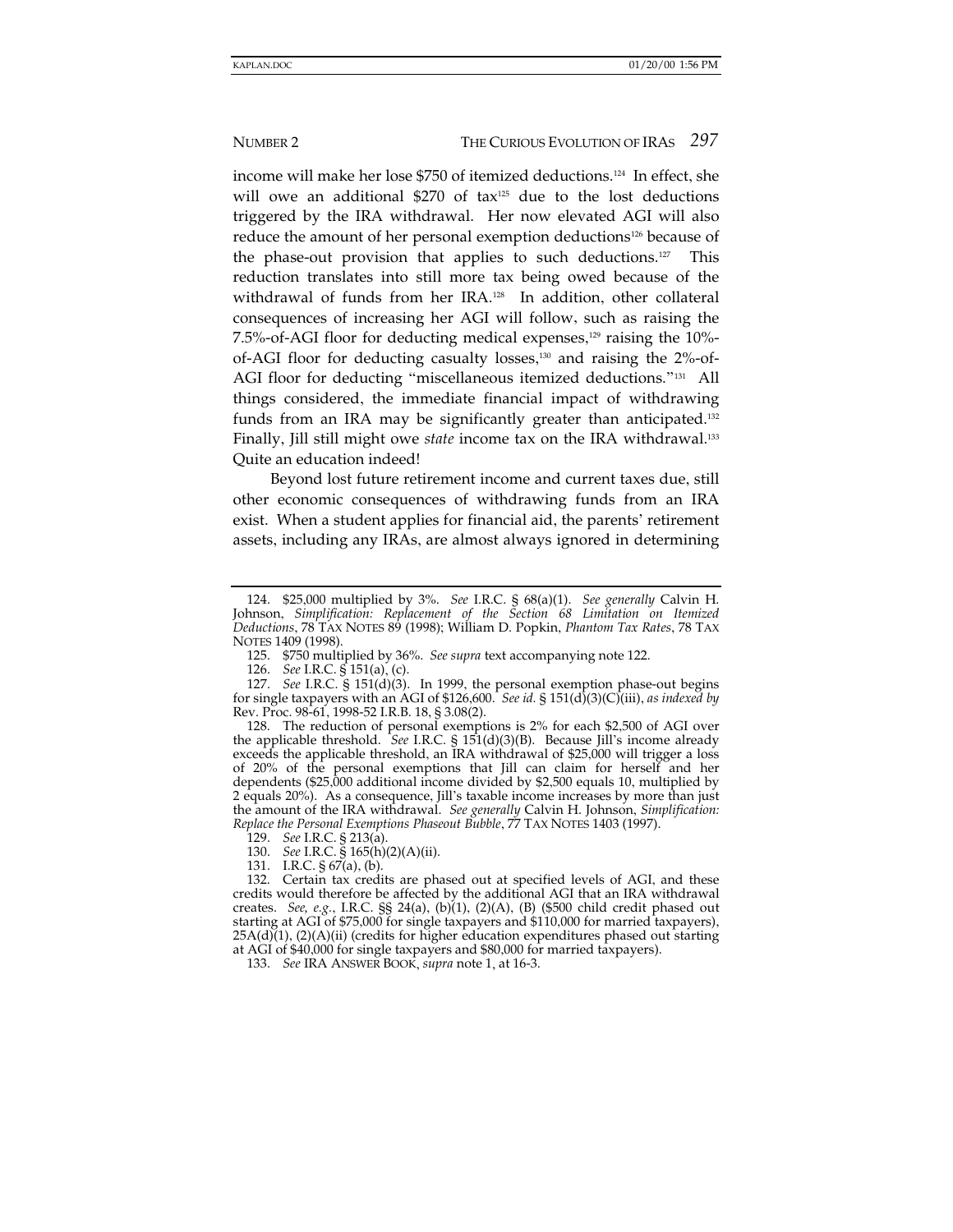the "expected family contribution."134 By withdrawing funds from an IRA, these funds lose this protective classification and are treated like any other asset of the parent. As such, they are available to pay college costs, 5.6% of which will be considered as part of the family's expected contribution.<sup>135</sup> Because a student's financial aid is generally the difference between anticipated expense needs and the "expected family contribution,"136 increasing that "contribution" by withdrawing funds from the parent's IRA necessarily reduces the student's eligibility for financial aid. Using IRA funds to pay educational expenses is clearly a financially unappealing strategy.

This strategy becomes even more unappealing when one considers the many other options available for funding educational expenses. For example, persons who pay interest on student loans can deduct this interest expense<sup>137</sup> from their taxable income even if they do not "itemize" their deductions.138 Home equity loans can be obtained to pay for education expenses, with the resulting interest expense being deductible as an itemized deduction.139 Prepaid tuition contracts are given favorable treatment in the tax code through a combination of deferrals until the proceeds are used<sup>140</sup> and calculation of the tax eventually due at the student's presumably lower tax rate.141 Certain government bonds can be used to pay college tuition costs,<sup>142</sup>

137. *See* I.R.C. § 221(a). The maximum deduction for 1999 is \$1,500, although this limit will increase to \$2,500 by 2001. *See id*. § 221(b)(1).

138. *See* I.R.C. § 62(a)(17) (allowing the deduction in deriving AGI).

139. *See* I.R.C. § 163(h)(3)(C)(i) (no restriction on the use of home equity loan proceeds). But this interest expense is deductible only on home equity loans that do not exceed \$100,000. *See id*. § 163(h)(3)(C)(ii).

140. *See* I.R.C. § 529(a); *see also* Lynn Asinof, *States' College-Savings Plans Go National*, WALL ST. J., Sept. 23, 1999, at C1; Stephanie Gallagher, *A Winning Way to Save for College*, KIPLINGER'S PERS. FIN. MAG., May 1998, at 50.

141. *See* I.R.C. § 529(c)(3)(A). *See generally* Kristin Davis, *Tomorrow's Tuition at Today's Prices*, KIPLINGER'S PERS. FIN. MAG., Nov. 1995, at 101; June Kronholz, *Prepaid Tuition Is Catching On in More States*, WALL ST. J., Nov. 13, 1997, at B1.

142. *See* I.R.C. § 135(c)(2)(A). Room and board expenses are eligible for favorable treatment under this provision. *See id.* § 135(b)(1)(A).

<sup>134.</sup> *See* Julie Creswell, *Tuition Trauma*, WALL ST. J., Dec. 1, 1997, at R13, R14.

<sup>135.</sup> *See* Kristin Davis, *College Aid: The Nitty-Gritty Guide*, KIPLINGER'S PERS. FIN. MAG., Jan. 1998, at 95, 98. The value of the principal residence is also ignored in the federal computation formula, although many private colleges and universities include this asset in determining their financial aid offers. *See id*. at 97. A grandparent's nonretirement assets are not considered in financial aid computations unless the grandparent is the student's guardian. If that is not the case, withdrawals from a grandparent's IRA would not affect a student's eligibility for financial aid.

<sup>136.</sup> *See* Mark Kantrowitz, *FinAid Page* (visited June 6, 1997) <http://www.finaid.org /finaid/calculators/estimate.html>.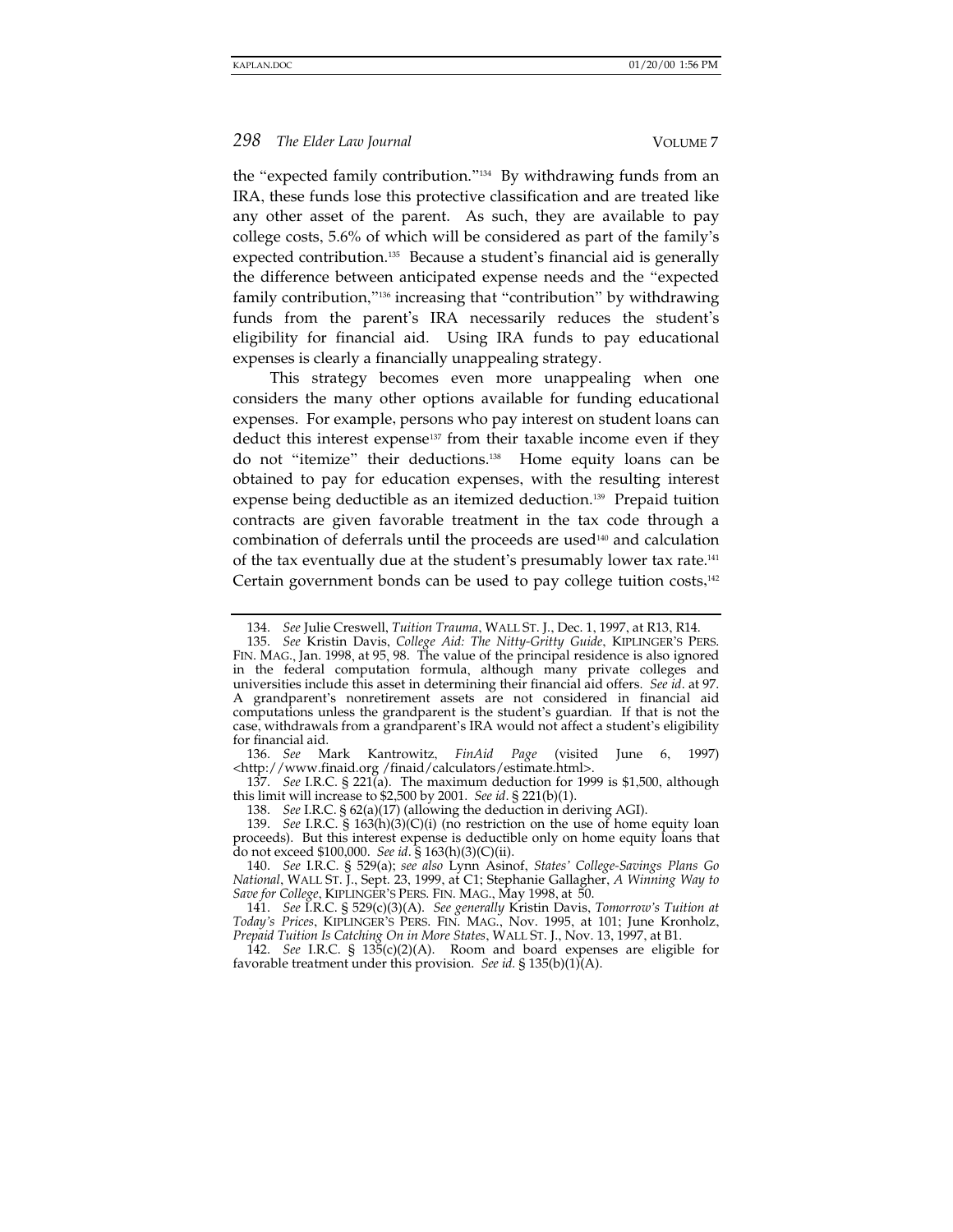in which case the interest on these bonds may be exempt from federal income tax.143 Finally, so-called Education IRAs, which are not IRAs in any real sense of the phrase, can be set up to pay the entire range of higher educational costs,<sup>144</sup> including room and board expenses.<sup>145</sup>

With all of these education-specific tax incentives already in place, educational costs hardly seem to warrant an IRA penalty exception, particularly one that might jeopardize an IRA holder's retirement security. This exception should also be repealed forthwith.

#### **C. Medical Expenses**

A final penalty exception of recent vintage applies to medical expenses that qualify for the medical expense deduction.<sup>146</sup> In other words, this penalty exception covers medical expenses that exceed 7.5% of a person's AGI.147 Unlike the housing acquisition expenditures and the education costs considered above, 148 medical expenses are often not discretionary expenditures; nor are they generally as susceptible to the type of advance planning that might avoid the need to withdraw funds from an IRA.

This is precisely why such expenditures should be funded via health insurance plans rather than through IRAs. Health insurance pays for medical expenses within the coverage limits of the applicable policy, and most active employees receive employer-provided health insurance as a tax-free fringe benefit.<sup>149</sup> As a result, such employees should have little need to withdraw IRA funds to pay for medical expenses. While most health insurance policies do not cover every medical cost, the amount of noncovered expenses (e.g., co-payments

<sup>143.</sup> *See* I.R.C. § 135(a). This bond interest income exemption is phased out starting at an AGI of \$53,100 for single taxpayers and \$79,650 for married taxpayers. *See id*. § (b)(2)(a), *as indexed for 1999 by* Rev. Proc. 98-61, 1998-52 I.R.B. 18, § 3.07.

<sup>144.</sup> *See* I.R.C. § 530(a) (no tax on earnings of an "education individual retirement account"),  $(d)(2)(A)$  (no tax on distributions that are less than the distributee's "higher education expenses"). Although eligibility to establish these accounts is limited by section 530(c)(1) to persons within specified AGI parameters, the ability of a student to self-fund an education IRA, even from unearned sources such as gifts, makes these accounts nearly universally available. *See* Notice 97-60, 1997-2 C.B. 310, § 3, Q&A 10.

<sup>145.</sup> *See* I.R.C. §§ 529(e)(3)(A), (B)(i), 530(b)(2)(A).

<sup>146.</sup> *See* I.R.C. § 72(t)(2)(B).

<sup>147.</sup> *See* I.R.C. § 213(a).

<sup>148.</sup> *See supra* Parts IV.A, B.

<sup>149.</sup> *See* I.R.C. § 106(a).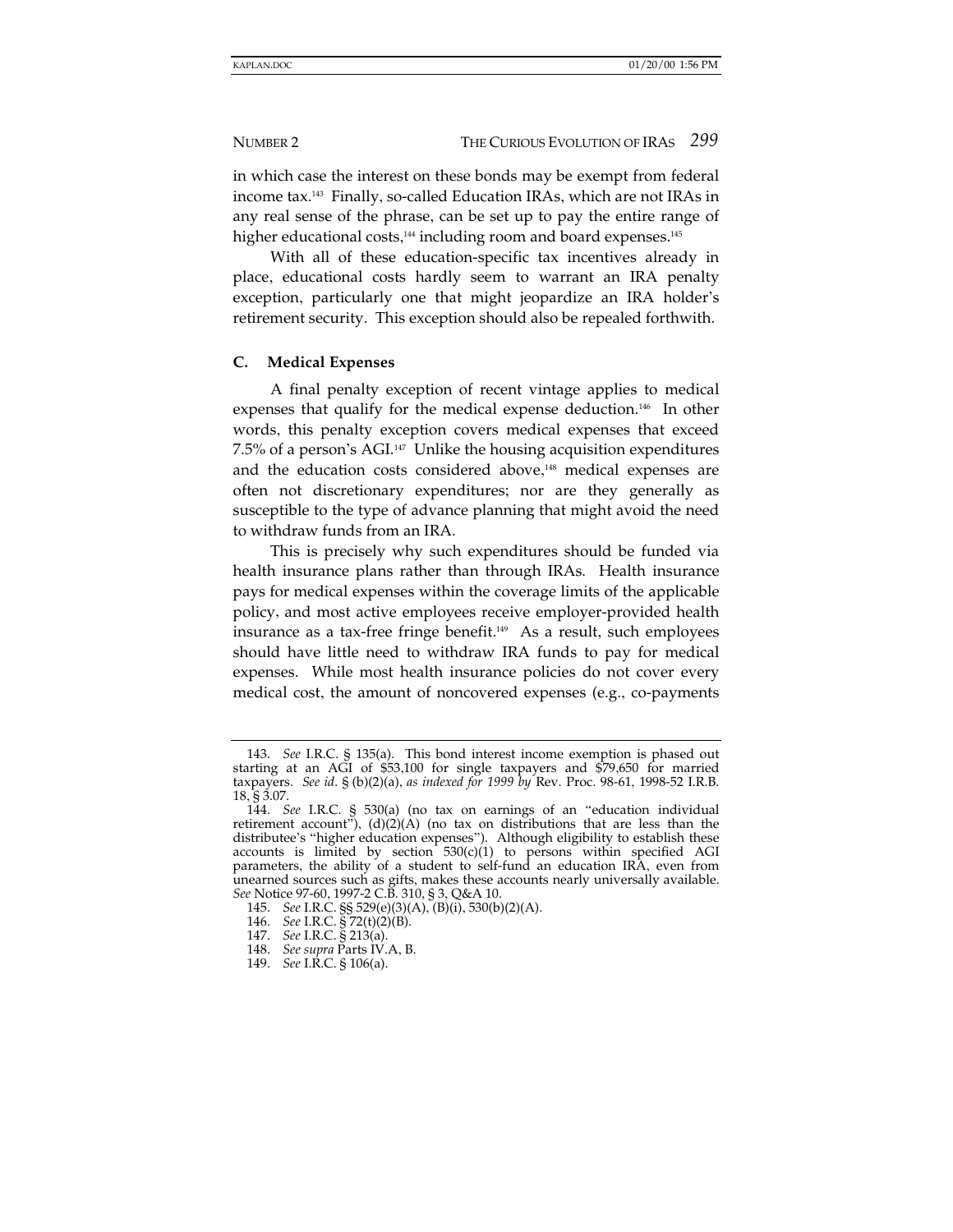and annual deductibles) rarely exceed 7.5% of the insured's AGI, 150 which is the threshold that must be met for the IRA penalty exception to apply.151 Therefore, the penalty exception is probably worthless for IRA holders with health insurance.

As to IRA holders who lack health insurance, the most sensible approach would be to provide such insurance rather than encourage the depletion of IRAs. The problem of uninsured Americans is a genuine health policy dilemma, 152 one that has bedeviled policymakers for years, and has actually worsened since the demise of the early Clinton administration proposal in this area.153 But using an individual's IRA for such unpredictable and potentially catastrophic expenditures is the wrong approach.

Although most retirees have comprehensive health care coverage through Medicare, 154 this program generally does not enroll persons under the age of sixty-five.155 People who retire before reaching that age need to obtain retiree health coverage from their former employers to fill the gap or purchase such coverage on their own. Such coverage is always expensive and may even be unavailable due to a particular person's medical profile.156 Indeed, the current deficiency in this area was the reason that the Clinton administration

153. *See* Health Security Act, H.R. 3600, S. 1757, 103d Cong., § 1001 (1993); *see also* Robert Kuttner, *The American Health Care System: Health Insurance Coverage*, 340 NEW ENG. J. MED. 163 (1999). *See generally* THEDA SKOCPOL, BOOMERANG: CLINTON'S HEALTH SECURITY EFFORT AND THE TURN AGAINST GOVERNMENT IN U.S. POLITICS (1995).

154. *See* 42 U.S.C. §§ 1395–1395ggg (1995). *See generally* FROLIK & KAPLAN, *supra* note 10, at 56-100.

155. *See* FROLIK & KAPLAN, *supra* note 10, at 57-59. Persons under age 65 may enroll in Medicare if they have received Social Security disability benefits for at least 24 months. In addition, persons with "end stage renal disease" may enroll in Medicare, regardless of age. *See id*. at 60.

156. *See* Deborah Lohse, *Early Retirees Get Healthy Dose of Reality*, WALL ST. J., Oct. 25, 1993, at C1, C23.

<sup>150.</sup> For example, a taxpayer whose AGI was \$60,000 would need to incur \$4,500 worth of out-of-pocket medical expenses—i.e., *after* insurance reimbursement and co-payment but before *any* medical expenses are deductible.

<sup>151.</sup> *See* I.R.C. §§ 72(t)(2)(B), 213(a).

<sup>152.</sup> *See* Steven A. Schroeder, *The Medically Uninsured—Will They Always Be With Us?*, 334 NEW ENG. J. MED. 1130 (1996); Barbara Markham Smith, *Trends in Health Care Coverage and Financing and Their Implications for Policy*, 337 NEW ENG. J. MED. 1000 (1997); *see also* Olveen Carrasquillo et al., *A Reappraisal of Private Employers' Role in Providing Health Insurance*, 340 NEW ENG. J. MED. 109 (1999); Robert Kuttner, *The American Health Care System: Employer-Sponsored Health Coverage*, 340 NEW ENG. J. MED. 248 (1999). Medical Savings Accounts were enacted in 1996 to address this need. *See* I.R.C. § 220; *see also* Richard L. Kaplan, *Taking Medicare Seriously*, 1998 U. ILL. L. REV. 777, 788-90.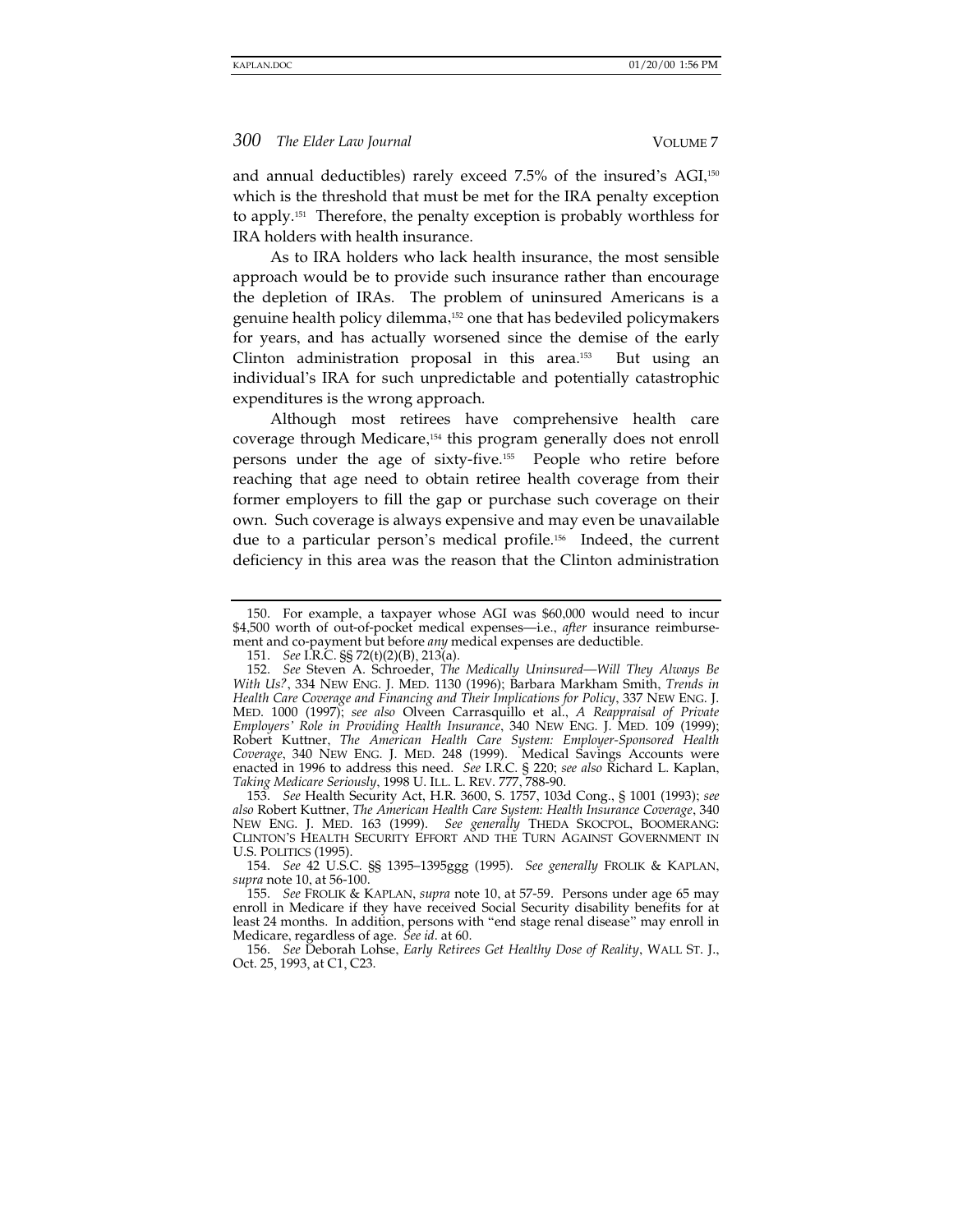proposed making Medicare available to retirees as young as age fiftyfive.157 It is this group, after all, that would be most affected by the IRA penalty exception for medical expenses paid by persons before the age of fifty-nine and one-half. That proposal is apparently moribund, but the need to which it was addressed remains significant and continues to grow.158 Encouraging people to raid their IRAs is a most inadequate alternative approach to this societal dilemma.

Using IRA funds to pay expenses of long-term care, which Medicare and private retiree health insurance do not cover, 159 is an even worse strategy. Nursing home expenses average \$50,000 per year, 160 and the cost can be much higher in certain parts of the country and in particular facilities.<sup>161</sup> Assisted living care is less expensive, though its cost is still substantial, 162 and only a relatively small portion of the cost of such care would even qualify as eligible "medical expenses"<sup>163</sup> for purposes of the IRA penalty exception.<sup>164</sup> As a result, paying such costs out of an IRA could dissipate many IRAs in short order, particularly when associated costs of institutional care, such as prescription drugs and special supplies, are included.

The better alternative in these circumstances is private long-term care insurance.165 Premiums for such policies are by no means trivial, but the cost of nursing home care can eclipse several years' premium outlays within a few months.166 For example, a person aged sixty-five who obtains a long-term care insurance policy that pays nursing home benefits of \$100 per day for four years, after an "elimination period" of

<sup>157.</sup> *See* Jane Bennett Clark, *Bridging the Work-to-Medicare Gap*, KIPLINGER'S PERS. FIN. MAG., Apr. 1998, at 56.

<sup>158.</sup> A related issue involves the ability of employers to terminate or modify health coverage of former employees who have retired. *See* William T. Payne, *Retiree Medical Benefits*, A.B.A. J., Dec. 1997, at 63; Robert L. Rose, *Firms' Attempts to Cut Health Benefits Break Calm of Retirement*, WALL ST. J., Feb. 24, 1993, at A1.

<sup>159.</sup> *See generally* FROLIK & KAPLAN, *supra* note 10, at 68-70, 95.

<sup>160.</sup> *See* John Greenwald, *Elder Care: Making the Right Choice*, TIME, Aug. 30, 1999, at 52, 55.

<sup>161.</sup> *See* LAWRENCE A. FROLIK, RESIDENCE OPTIONS FOR OLDER OR DISABLED CLIENTS ¶ 12.02 (1997).

<sup>162.</sup> *See* FROLIK & KAPLAN, *supra* note 10, at 177.

<sup>163.</sup> JOHN J. REGAN ET AL., TAX, ESTATE & FINANCIAL PLANNING FOR THE ELDERLY § 6.11[3][a], at 6-50 (1998). To qualify, the expenses in question must pertain to a resident who is "chronically ill," which is defined as someone who is unable to perform at least two "activities of daily living" (i.e., eating, toileting, transferring, bathing, dressing, or continence) "without substantial assistance." I.R.C.  $\S$ § 213(d)(1)(C), 7702B(c)(1)(A), (2)(A)(i), (B)(i)-(vi) (1999).

<sup>164.</sup> *See* I.R.C. § 72(t)(2)(B).

<sup>165.</sup> *See generally* FROLIK & KAPLAN, *supra* note 10, at 131-46.

<sup>166.</sup> *See infra* text accompanying notes 167-69.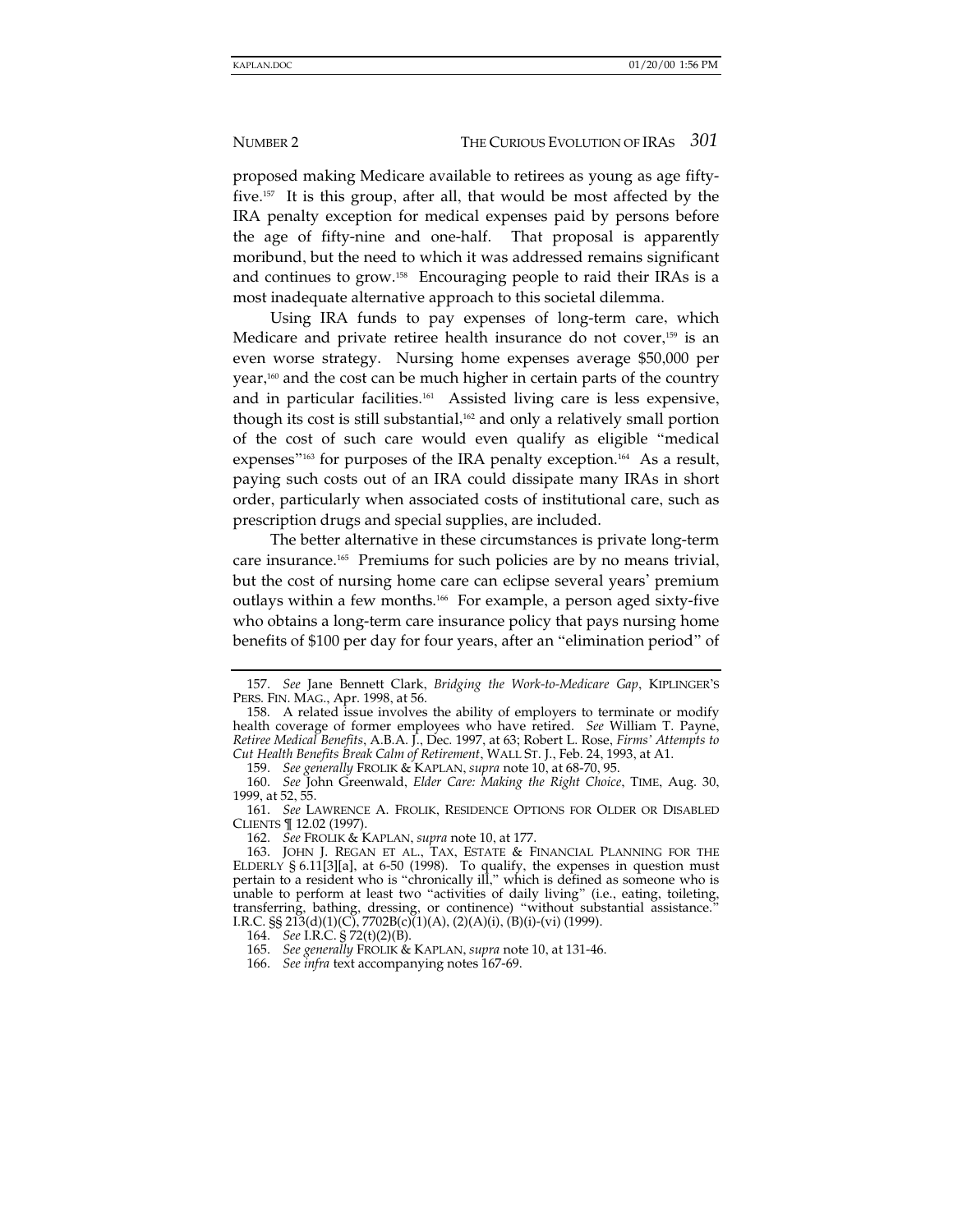twenty days, would pay \$1,247 per year.<sup>167</sup> But only two months in a nursing home would generate \$4,000 of benefits paid<sup>168</sup>—more than three years of annual premiums.169 And long-term care policies obtained for persons under the age of fifty-nine and one-half—i.e., those persons who are affected by the IRA penalty exception for medical expenses—are significantly less expensive than policies acquired later in life.<sup>170</sup> Here too using IRA funds to meet the medical expenses of long-term care should be actively discouraged, not encouraged by means of a penalty exception.

As noted previously, withdrawing funds from an IRA has a detrimental long-term economic impact on the prospective retiree.<sup>171</sup> Amounts so withdrawn cannot be subsequently restored and the financial benefit of compounded earnings, accumulated free of current taxation, is consequently lost forever.172 Moreover, the lack of a penalty does not mean that the withdrawal is tax free; rather, the withdrawal itself remains taxable, 173 except to the extent that it represents the account holder's contributions to a Roth IRA, 174 and the various tax law interactions described above can impose unexpectedly high costs on the account holder.<sup>175</sup> The deduction of the medical expenses<sup>176</sup> in question ameliorates this situation to some degree, but it does not eliminate the negative tax impact. The applicable 7.5%-of-AGI floor eliminates a significant portion of the potential medical cost deduction, 177 and the IRA withdrawal itself actually exacerbates this phenomenon by *raising* the taxpayer's AGI on which the 7.5% floor is calculated.178 Accordingly, the IRA penalty exception for medical

<sup>167.</sup> *See* Nancy Ann Jeffrey, *Your Needs, Plus Your Budget, Equals What to Pay on Long-Term Care Policy*, WALL ST. J., Mar. 21, 1997, at C1.

<sup>168.</sup> Two months equals 60 days, minus elimination period of 20 days equals 40 days, multiplied by \$100 daily benefit equals \$4,000 benefits received. *See id*.

<sup>169. \$1</sup>,247 per year multiplied by three years equals \$3,741.

<sup>170.</sup> For example, the annual premium of the policy described in the text accompanying note 167 would be only \$643 if the insured were 55 years old when the policy is first issued. *See* Jeffrey, *supra* note 167, at C1.

<sup>171.</sup> *See supra* text accompanying notes 99-101.

<sup>172.</sup> *See supra* text accompanying notes 99-101.

<sup>173.</sup> *See* I.R.C. § 408(d)(1) (1999).

<sup>174.</sup> *See* I.R.C. §§ 408A(d)(1)(B), (2)(A)(i).

<sup>175.</sup> *See supra* text accompanying notes 123-33.

<sup>176.</sup> *See* I.R.C. § 213(a).

<sup>177.</sup> *See id*.

<sup>178.</sup> A further portion of the medical expense deduction may be lost because this deduction is an "itemized deduction," the economic benefit of which is undercut to some degree by the "standard deduction" that is allowed by section 63(c)(2). *See* I.R.C. § 67(b)(5). In 1999, this deduction was \$4,300 for single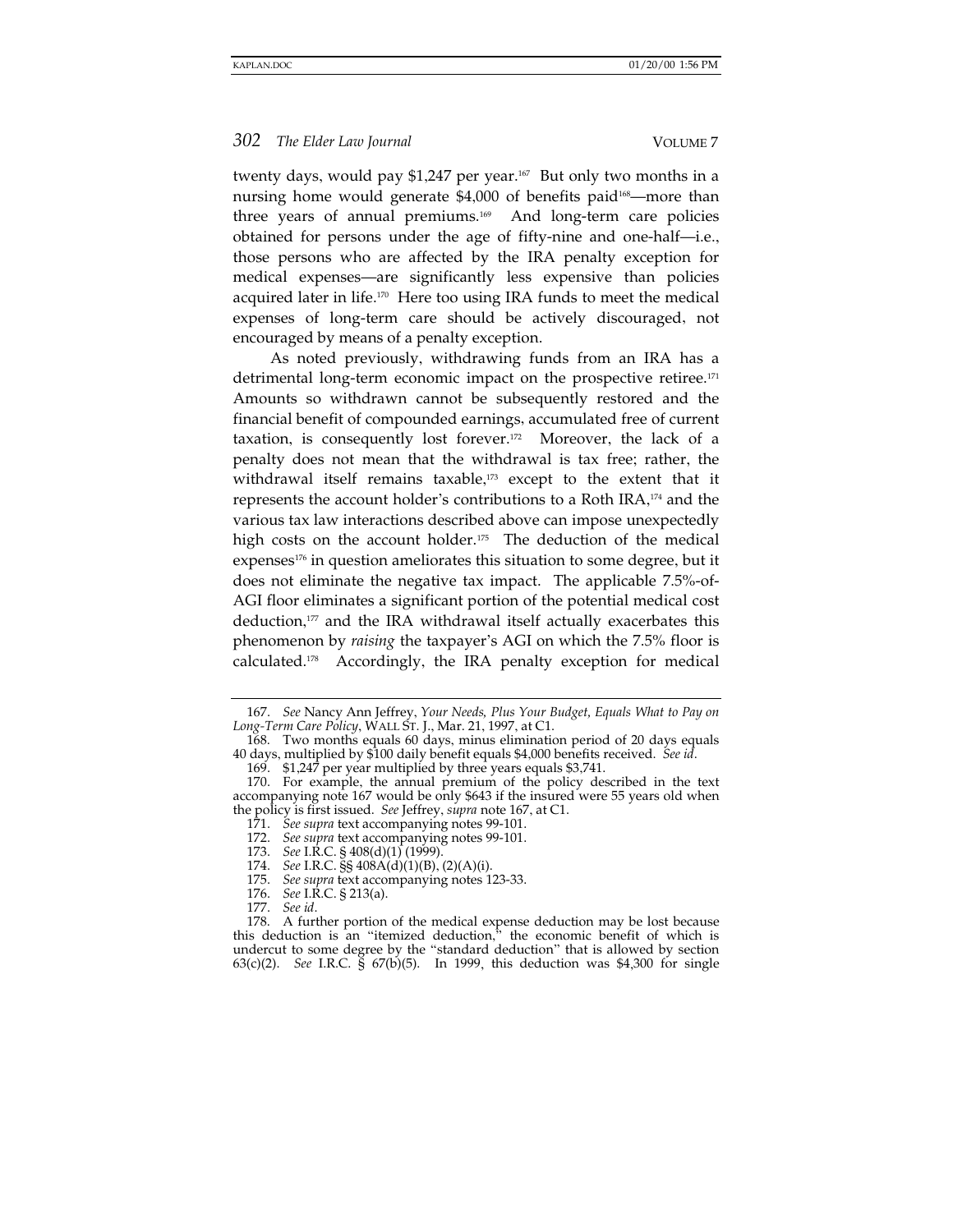expenses is bad financial strategy as well as poor public policy. It too should be repealed forthwith.

## **V. An IRA for Subsequent Generations**

The stupendous growth in IRAs in recent years has meant that some retirees find that they do not need all of the sums they have accumulated to sustain themselves in their retirement.<sup>179</sup> As a result, some IRA holders minimize their annual withdrawals to enable as much money as possible to stay in the IRA itself.<sup>180</sup> This strategy maximizes the amount that continues to accrue investment profits without owing any current tax on those profits.<sup>181</sup> Any balance remaining at the IRA holder's death can then be distributed to succeeding generations, thereby converting the IRA from a retirement funding mechanism into a device for accumulating bequests on a taxsheltered basis.

Congress foresaw this possibility and enacted a delayed distribution penalty.182 This penalty is 50% of what the "required minimum distribution" (RMD) would be<sup>183</sup> if the IRA holder began taking distributions starting in April of the year after he or she reached the age of seventy and one-half.184 As a result, taxpayers begin withdrawing funds when they are seventy-one years old, if they have not already done so, to avoid this very harsh penalty.

This delayed distribution penalty does not, however, apply to Roth IRAs.185 Thus, the holder of a Roth IRA need *never* take any withdrawals from that account during his or her lifetime.<sup>186</sup> This

taxpayers and \$7,200 for married taxpayers. *See* Rev. Proc. 98-61, 1998-52 I.R.B. 18, § 3.05(1). Other "itemized deductions" might be available to offset part of the "standard deduction," but some deficiency would remain in many cases.

<sup>179.</sup> *See* Joseph Anthony, *Pass It On*, WORTH, July/Aug. 1999, at 83.

<sup>180.</sup> *See, e.g.*, Kenneth A. Hansen, *Maximizing the Deferral of IRA Required Minimum Distributions*, 74 TAXES 622 (1996)

<sup>181.</sup> *See id*.

<sup>182.</sup> *See* I.R.C. § 4974(a).

<sup>183.</sup> *See id*. The penalty is imposed on the difference between the RMD and the amount actually distributed, if any. In addition, the IRA might lose its tax-exempt status if it has a "pattern or regular practice of failing" to make the RMDs. *See* Prop. Treas. Reg. § 1.408-8, Q&A A-3A (1987).

<sup>184.</sup> *See* FROLIK & KAPLAN, *supra* note 10, at 364-67. *See generally* DIANNE BENNETT ET AL., TAXATION OF DISTRIBUTIONS FROM QUALIFIED PLANS ch. 14 (2d ed. 1998); DOWNING, *supra* note 47, at 71-85.

<sup>185.</sup> *See* I.R.C. § 408A(c)(5)(A).

<sup>186.</sup> *See* Ralph V. Switzer, Jr. & Tracey C. Webb, *New Roth IRA Provides Tax Planning Opportunities*, 79 TAX NOTES 76 (1998).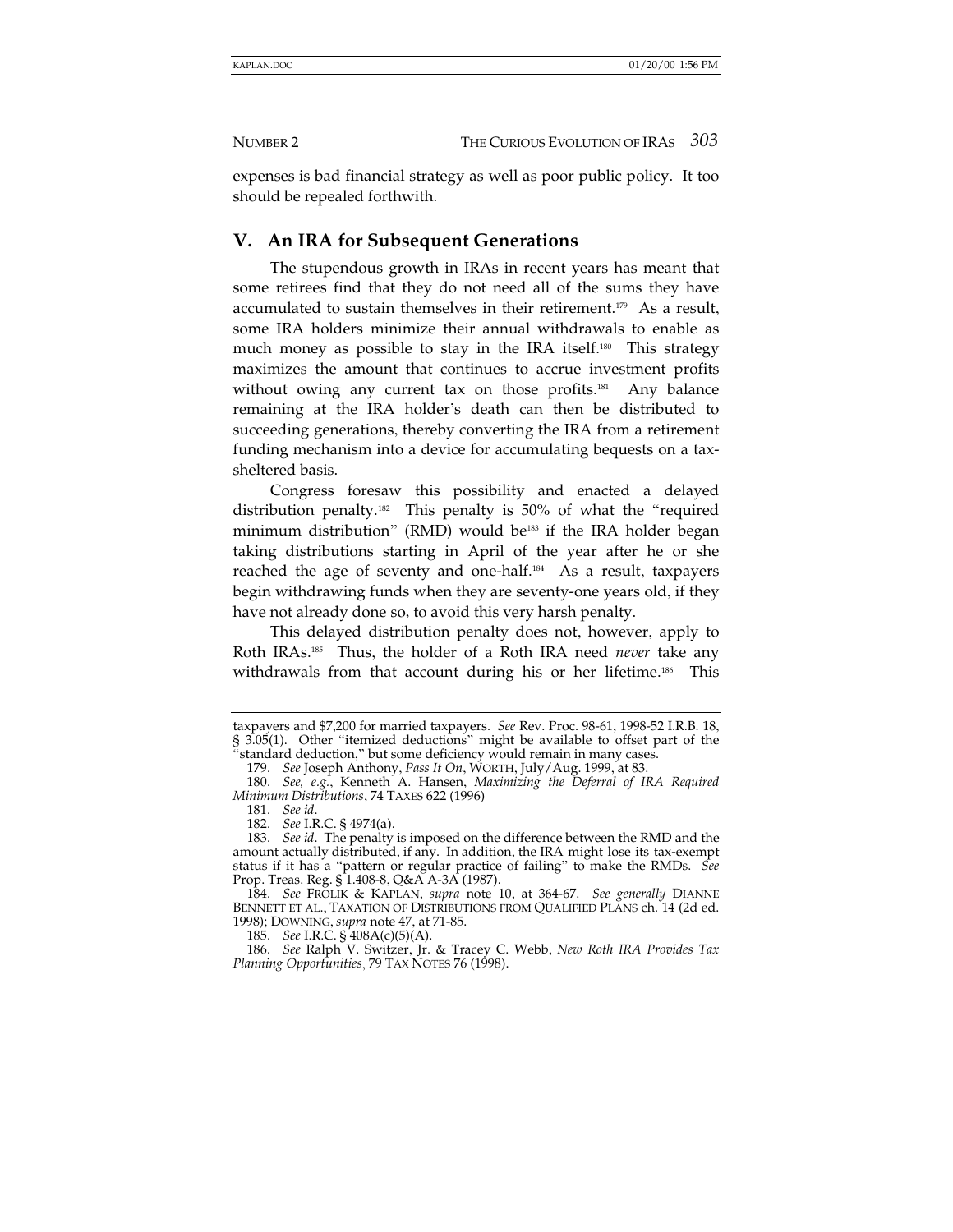effective lack of required distributions is one of the most dramatic differences between Roth IRAs and regular IRAs and is regularly trumpeted as a planning opportunity of tremendous importance.187 Indeed, the failure to require lifetime distributions of a Roth IRA undercuts the very notion that it is a retirement funding vehicle at all. What emerges instead is a tax-favored retirement savings account that need never be used to fund the account holder's retirement. Either the Roth IRA is a retirement funding mechanism or it is not. This feature of no-required-distributions is so completely incongruent with all other retirement savings devices<sup>188</sup> that it should be repealed.

More fundamentally, the ability to include younger beneficiaries<sup>189</sup> in *any* type of IRA, either the regular or Roth IRA, bestows tax benefits to succeeding generations that cannot be reconciled with the avowed purpose of these accounts. The problem originates with the RMD calculation methodology itself.190 For example, assume that Urfan is seventy years old and has a regular IRA with an account balance of \$300,000. He could divide this \$300,000 account balance by his remaining life expectancy of sixteen years per the Internal Revenue Service's (IRS) unisex tables<sup>191</sup> and withdraw \$18,750 in the first year (\$300,000 divided by 16 years). The following year, Urfan will divide the remaining balance, including any growth in the IRA that accrued during the intervening year, by fifteen years (sixteen year life expectancy at age seventy, minus one year) and withdraw the result.<sup>192</sup> In this fashion, Urfan will withdraw

<sup>187.</sup> *See id*.; *see also* Anthony, *supra* note 179, at 83; James L. Budros, *The Best Inheritance in the World*, J. RETIREMENT PLANNING, July-Aug. 1998, at 45; Karen Hube, *IRA Rules' Complexity Can Bring Costly Errors*, WALL ST. J., Sept. 20, 1999, at C1, C20. A related advantage of the Roth IRA is the ability of the account holder to contribute to the IRA after reaching age 70.5. *See* I.R.C. § 408A(c)(4). The taxpayer must still have income from wages, salaries, or self-employment, but IRA contributions are allowed. *See* IRA ANSWER BOOK, *supra* note 1, at 5-30. Contributions to regular IRAs are not allowed at this stage. *See id*.

<sup>188.</sup> *See supra* note 184. After the Roth IRA account holder dies, distributions are required for beneficiaries of Roth IRAs in the same manner as beneficiaries of regular IRAs. *See* Treas. Reg. § 1.408A-6, A-14 (1999); *see also* ROTH IRA ANSWER BOOK, *supra* note 32, at 4-24; *infra* text accompanying notes 200-10.

<sup>189.</sup> *See* IRA ANSWER BOOK, *supra* note 1, at 5-12 to 5-14; *see also* Budros, *supra* note 187.

<sup>190.</sup> *See generally* FROLIK & KAPLAN, *supra* note 10, at 364-67.

<sup>191.</sup> *See* Treas. Reg. § 1.72-9 tbl.V. If *no* investment in the IRA was made after June 1986, the applicable table would be Table 1, which differentiates between male and female annuitants.

<sup>192.</sup> This methodology is variously described as the "Term Certain" and the "One Year Less" method. An alternative methodology allows Urfan to redetermine his life expectancy using the IRA table each year. This method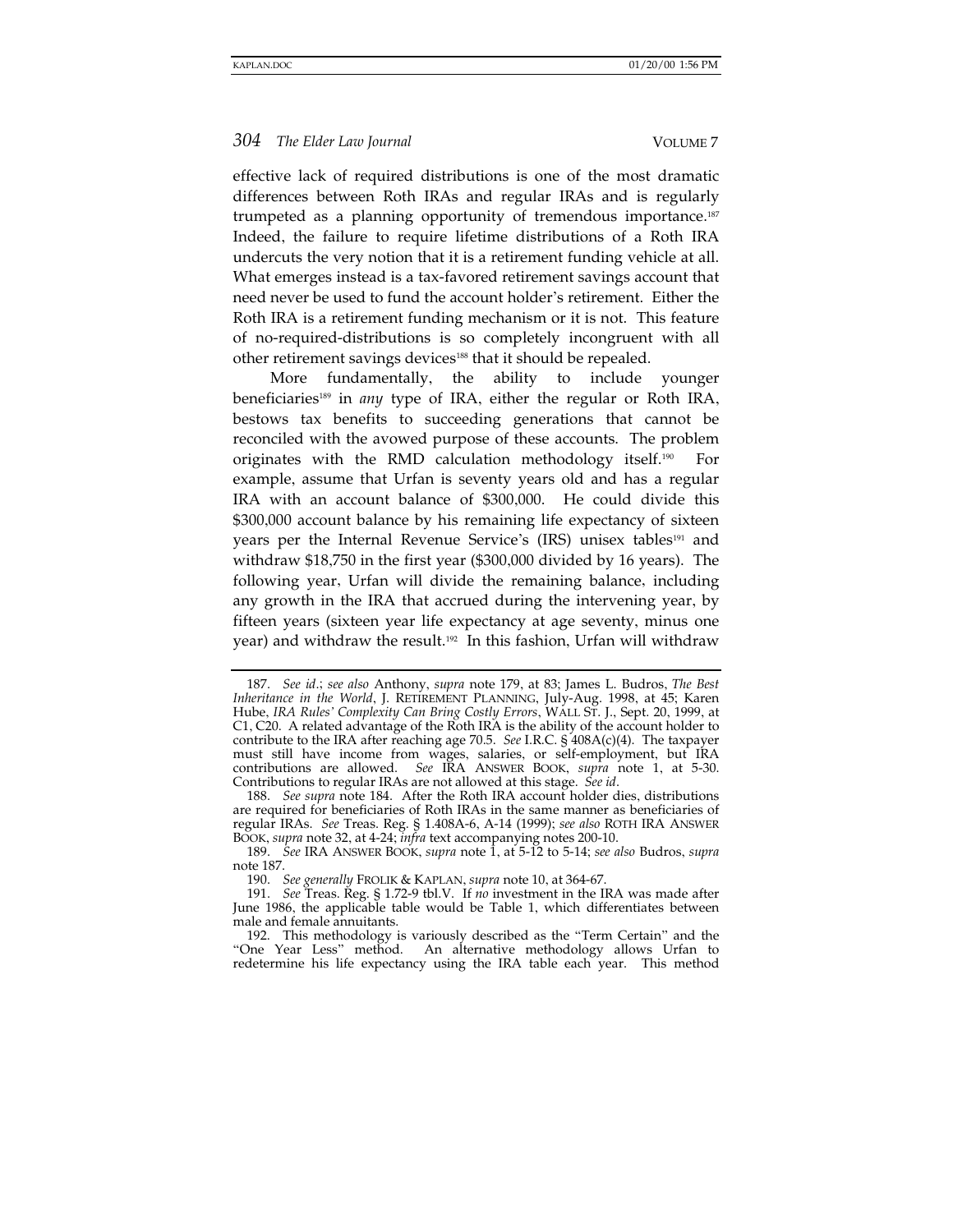his entire IRA over his life expectancy. But this methodology is not Urfan's only option.

Instead, he could name a joint beneficiary and withdraw the IRA over their *joint* life expectancy.193 Joint life expectancies are always longer than single life expectancies because of the high probability that one of the two beneficiaries will outlive the other.194 So if Urfan names his sixty-five-year-old wife, Latisha, as a joint beneficiary, their joint life expectancy, per the IRS tables, is 23.1 years, 195 and the first year's IRA withdrawal will be \$12,987 (\$300,000 divided by 23.1 years). This amount is significantly less than the \$18,750 calculated by using Urfan's life expectancy alone.<sup>196</sup> The following year, Urfan and Latisha would divide their remaining IRA balance, including any investment earnings accrued during the year, by 22.1 years (23.1 year joint life expectancy when the RMDs commenced, minus one year), and so on.197

Suppose instead that Urfan names his forty-year-old daughter, Linda, rather than his wife, as the joint beneficiary. Now the joint life expectancy would be significantly longer, resulting in much lower annual IRA withdrawals than in the preceding example because the IRA must persist over the combined life expectancy of Urfan (seventy years old) and Linda (forty years old). The applicable life expectancy is now 42.9 years,<sup>198</sup> and the corresponding first year withdrawal

194. *See* IRA ANSWER BOOK, *supra* note 1, at 5-15. *Compare* Treas. Reg. § 1.72-9 tbl.V (1999) (life expectancy for a person age 70 is 16 years) *with id.* tbl.VI (life expectancy for two persons each age 70 is 20.6 years).

minimizes Urfan's required distribution because life expectancies drop by less than one year each year. *See* Treas. Reg. § 1.72-9 tbl.V. For example, if Urfan adopts this approach, his remaining life expectancy in the second year would be 15.3 years, rather than 15 years (16 years minus one year). This so-called annual recalculation method, however, has various other tax consequences that are beyond the scope of this article. *See generally* IRA ANSWER BOOK, *supra* note 1, at 5- 16 to 5-21, 9-24 to 9-26.

<sup>193.</sup> *See* I.R.C. §§ 401(a)(9)(A)(ii), 408(a)(6); *see also* FROLIK & KAPLAN, *supra* note 10, at 365; IRA ANSWER BOOK, *supra* note 1, at 5-13.

<sup>195.</sup> *See* Treas. Reg. § 1.72-9 tbl.VI.

<sup>196.</sup> *See supra* text accompanying note 191.

<sup>197.</sup> As was the case with single life annuitization, persons using joint lives may choose to recalculate the applicable divisor annually. *See supra* note 192. In this case, the life expectancy in the second year would be 22.2 years, rather than 22.1 years, if both lives are recalculated. *See* Treas. Reg. § 1.72-9 tbl.VI.

<sup>198.</sup> *See id.* If the joint beneficiary is not the IRA holder's spouse, the annual recalculation methodology described in *supra* notes 192-97 is not available. *See* IRA ANSWER BOOK, *supra* note 1, at 15-16.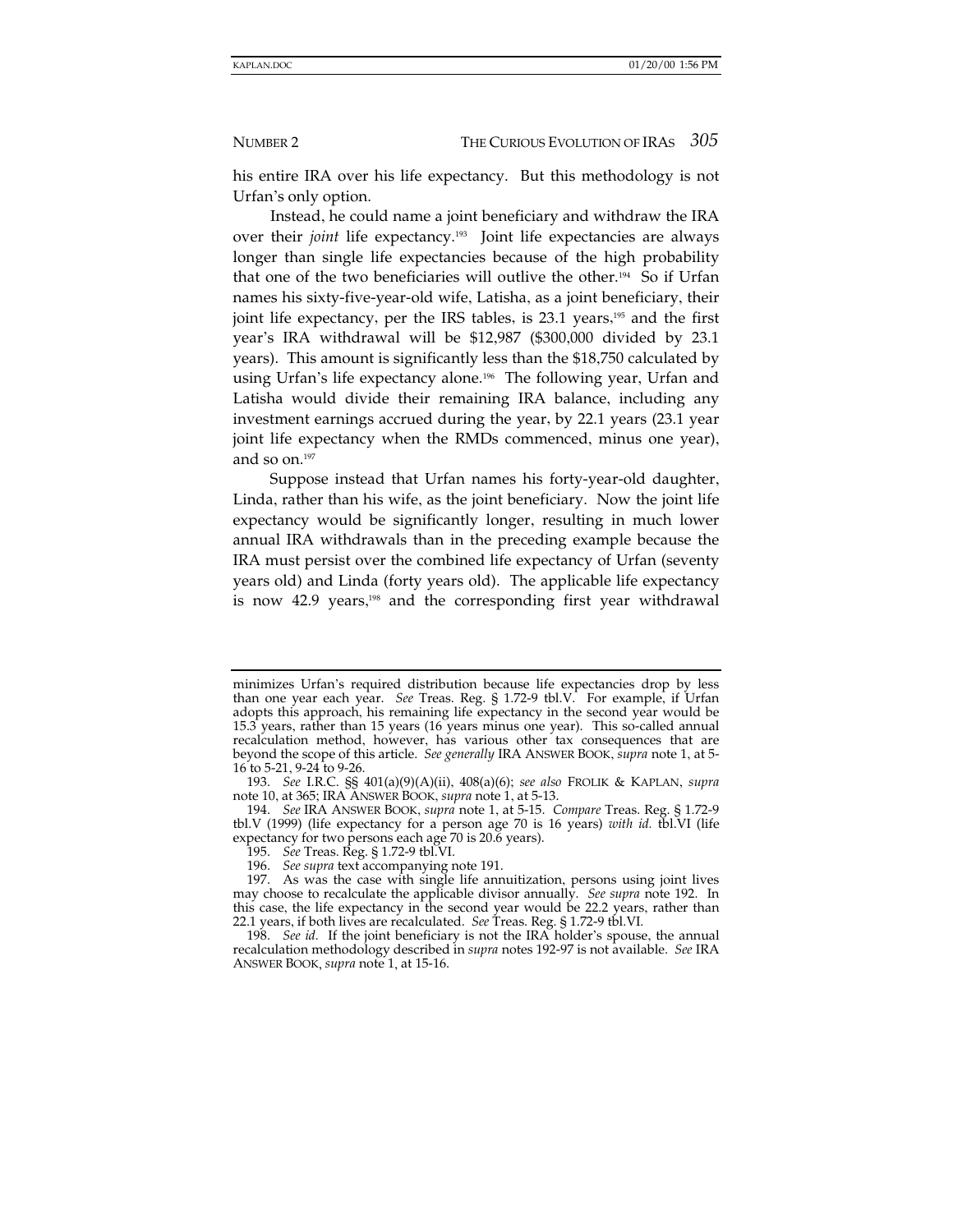would be \$6,993 (\$300,000 divided by 42.9 years), which is much lower than the \$12,987 calculated above.<sup>199</sup>

Interestingly, the tax law limits this extended deferral technique via a cryptic rule called the "minimum distribution incidental benefit."200 The upshot of this convoluted provision is that the age of a nonspouse joint beneficiary is treated as being no more than ten years younger than the IRA holder.<sup>201</sup> Accordingly, in the preceding example, Linda is treated as being sixty years old (Urfan's age of seventy years minus ten years), rather than her actual age of forty years old. As a result, their joint life expectancy is only 26.2 years, 202 and the first year's IRA withdrawal becomes \$11,450 (\$300,000 divided by 26.2 years). The corresponding numbers in the preceding paragraph, based on Linda's current age of forty years, would apply only if Linda were Urfan's spouse, not his daughter, because the tenyear rule does not arise when the spouse is the joint beneficiary in question.203

But here is the rub: the ten-year maximum age differential rule is effective only during the IRA holder's lifetime.<sup>204</sup> After Urfan dies, Linda can essentially use her remaining life expectancy to calculate subsequent mandatory withdrawals.<sup>205</sup> At that point, her significantly younger age works to her benefit, without the limitation of the tenyear rule, and she can accordingly minimize the required distributions and thereby maximize the IRA balance<sup>206</sup> that continues to grow free of current tax liability.

<sup>199.</sup> *See supra* text accompanying note 195.

<sup>200.</sup> Prop. Treas. Reg. § 1.401(a)(9)-2 (1999).

<sup>201.</sup> *See* IRA ANSWER BOOK, *supra* note 1, at 5-12.

<sup>202.</sup> *See* Treas. Reg. § 1.72-9 tbl.VI.

<sup>203.</sup> *See* FROLIK & KAPLAN, *supra* note 10, at 366; IRA ANSWER BOOK, *supra* note 1, at 5-12.

<sup>204.</sup> *See* IRA ANSWER BOOK, *supra* note 1, at 5-20.

<sup>205.</sup> If the IRA holder (Urfan) dies *before* reaching the date when the RMDs begin, the beneficiary (Linda) uses her own life expectancy in calculating RMDs. *See* IRA ANSWER BOOK, *supra* note 1, at 5-13, 5-19, 5-20. If the IRA holder dies *after* the RMDs begin, the beneficiary uses the original joint life expectancy, calculated without regard to the 10-year rule, minus the number of years that RMDs have been paid. *See* IRA ANSWER BOOK, *supra* note 1, at 5-13, 5-20, 5-45. Thus, the mechanics are slightly different but the result is basically the same in both circumstances: the IRA is distributed over a long period of time determined principally by the life expectancy of the surviving, presumably younger beneficiary. *See, e.g.*, JACK E. STEPHENS, AVOIDING THE TAX TRAPS IN YOUR IRA 88 (2d ed. 1999); Hube, *supra* note 187, at C1.

<sup>206.</sup> *See* STEPHENS, *supra* note 205, at 74.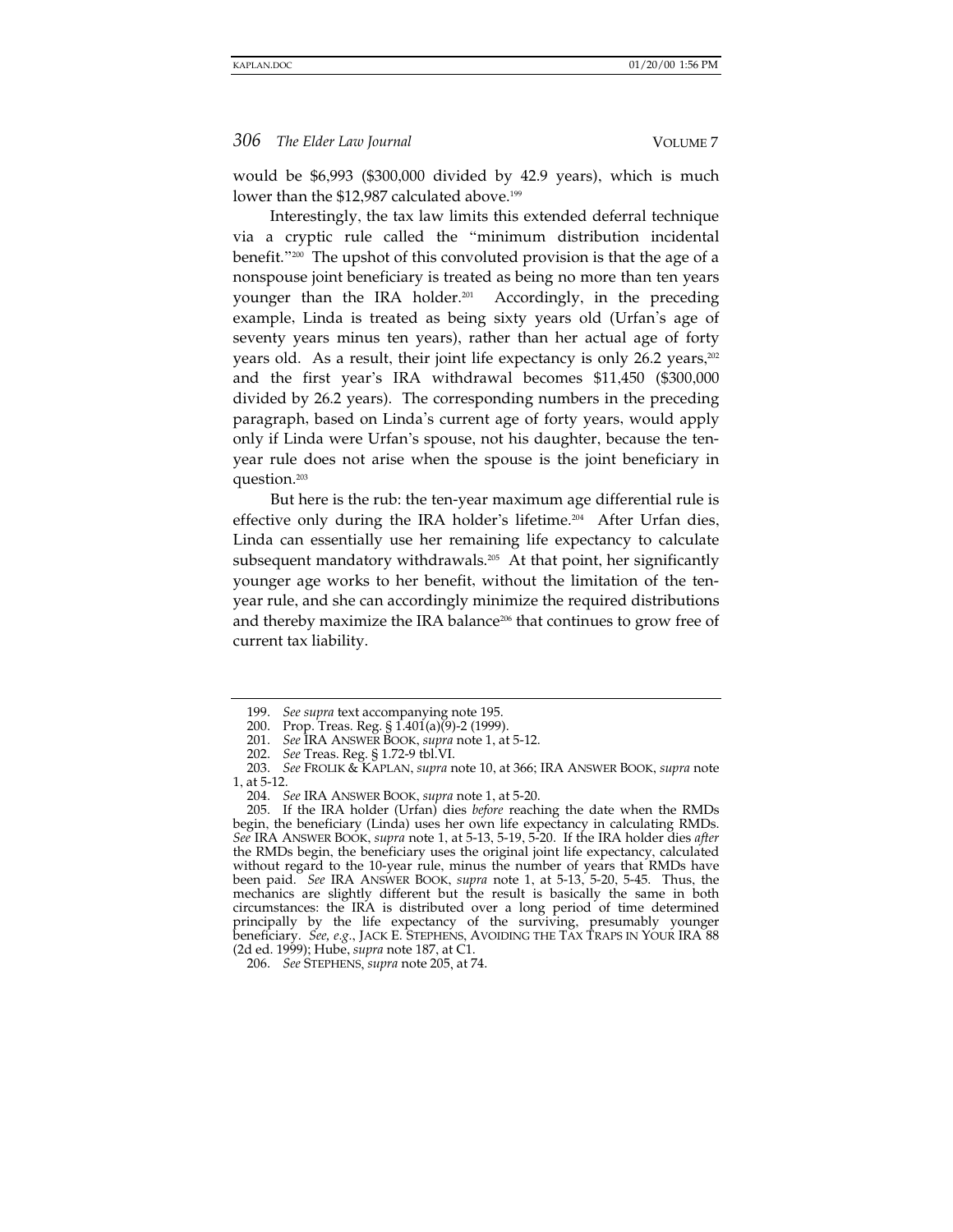Taking this strategy one step farther, Urfan could name his grandson, Joseph, age three, as a joint beneficiary. Once again, the ten-year rule would limit the deferral possibilities during Urfan's lifetime but, after Urfan dies, Joseph may elect to compute the RMD over his own much longer life expectancy.<sup>207</sup> When a minor child such as Joseph is involved, some special considerations apply, but trusts and custodians can usually take care of these issues.<sup>208</sup>

To illustrate this situation, assume that Urfan dies when he is seventy-five years old. At that time, Joseph is eight years old because five years have transpired since the RMDs first began. Joseph's remaining life expectancy is now 73.7 years, 209 so his annual withdrawal amount is 1.357% of the IRA's balance (100% divided by 73.7 years). Since this amount is almost certainly less than the IRA's annual earnings growth rate, the IRA's balance will actually *increase* during Joseph's lifetime. If he takes only the minimum amount required from his grandfather's IRA, Joseph could withdraw everlarger amounts each year and still end up with an IRA balance at his death that is many times the balance with which he started.<sup>210</sup> Such is the power of tax-sheltered investing compounded with artificially reduced withdrawal rates!

As these examples demonstrate, it is possible to name a child, grandchild, or other nonspouse as a joint beneficiary of an IRA regular or Roth—and thereby create a tax-sheltered mechanism to benefit successive generations. Perhaps this is a laudable goal, but it is not one intrinsic to the IRA's *raison d'être* of providing retirement

209. *See* Treas. Reg. § 1.72-9 tbl.V (1999).

<sup>207.</sup> *See supra* note 205; *see also* Budros, *supra* note 187, at 47.

<sup>208.</sup> Distributions to minors may require appointment of a guardian, unless a custodian receives the distribution. Alternatively, a special IRA benefits trust can be designated the beneficiary of the IRA. Such a trust must be valid under state law, be irrevocable upon the IRA holder's death, and have identifiable beneficiaries, all of whom must be individuals. *See* Prop. Treas. Reg. § 1.401(a)(9)- 1.D-5A(b) (1999); *see also* David W. Polstra, *The "Supercharged IRA": Naming a Grandchild as Beneficiary*, J. RETIREMENT PLANNING, Sept.-Oct. 1998, at 10. In any case, the strategy of naming a grandchild as an IRA beneficiary is most effective when no estate tax or generation skipping transfer tax is due. *See* I.R.C. §§ 2010(c) (estate tax exemption of \$650,000 for 1999, rising to \$1,000,000 in 2006), 2631(a) (generation skipping transfer tax exemption of \$1,000,000). For 1999, the generation skipping transfer tax exemption is \$1,010,000. *See* Rev. Proc. 98-61, 1998-52 I.R.B. 18, § 3.17.

<sup>210.</sup> This example is drawn from Polstra, *supra* note 208, at 11 (IRA balance of \$600,000 when beneficiary is three years old increases to \$2,300,283 when beneficiary turns 31); *see also* Anthony, *supra* note 179, at 84 (IRA increases "by a factor of ten or more").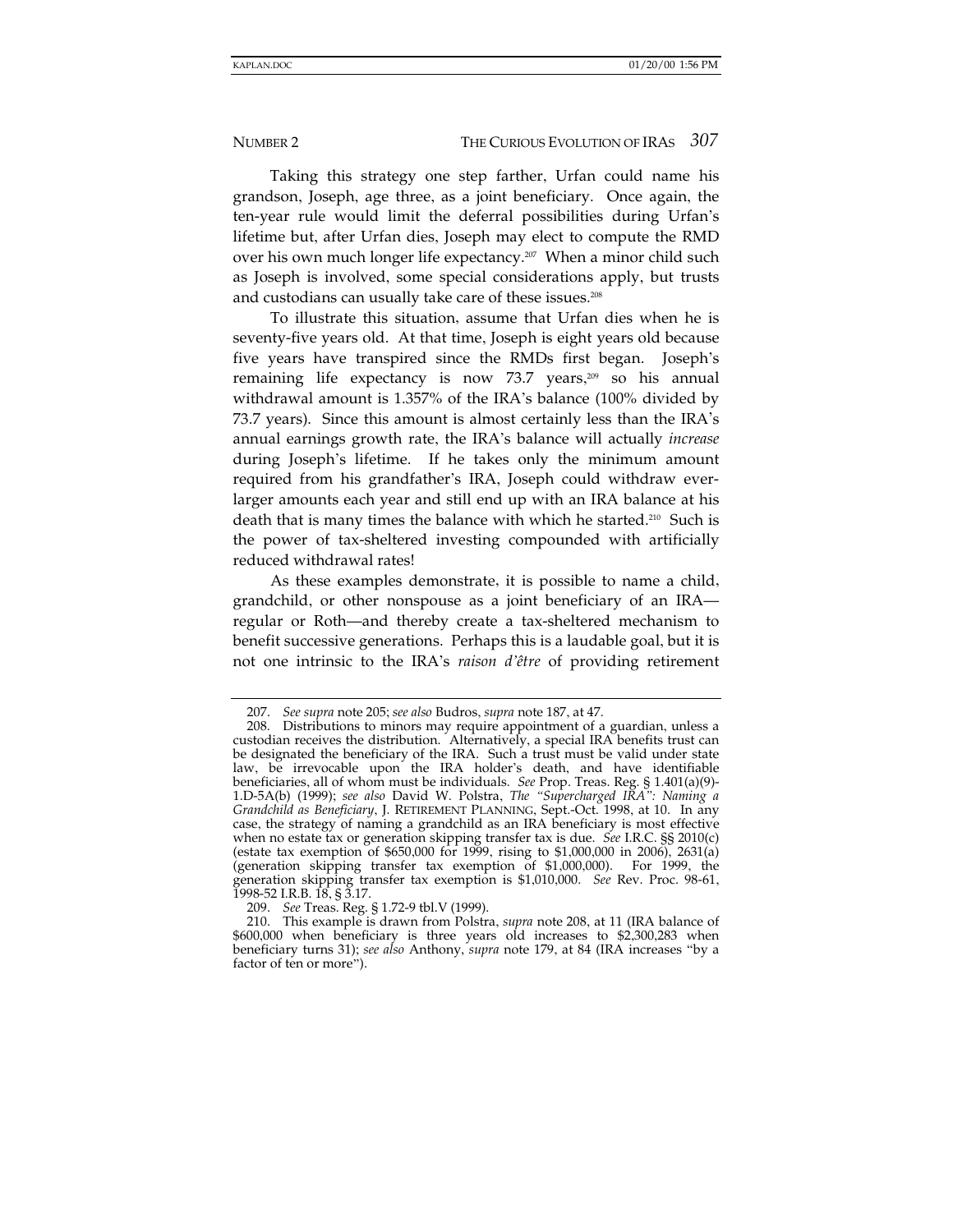income to the account holder.<sup>211</sup> Nor is there any particular reason to provide tax subsidies for the accumulation of dynastic wealth.

Creating intergenerational IRAs is also counter to the policies of the other major retirement income programs—Social Security and employer-provided pension plans. In Social Security, a surviving *spouse* succeeds to the deceased spouse's benefit, 212 unless the surviving spouse's own worker's benefit is greater.<sup>213</sup> But children who are over the age of eighteen and nondependent grandchildren of a deceased Social Security recipient generally receive nothing.214 The purpose of Social Security, after all, is to provide retirement income for the retired worker and that person's spouse (and surviving dependents),<sup>215</sup> not to pass on a legacy to future generations.<sup>216</sup>

Similarly, employer-provided pensions mandate joint-andsurvivor annuities for the retired worker and that person's spouse.<sup>217</sup> This feature can be waived only with the written consent of the spouse.218 Lump sums may be payable to a surviving nonspouse beneficiary in certain circumstances, 219 but lifelong payout schemes and tax-sheltered accumulations are not part of the pension landscape after the retired worker and that person's spouse are no longer alive.

IRAs give comparable deference to the spouse by calling off the ten-year maximum age differential rule when the joint beneficiaries are married to one another.<sup>220</sup> In addition, a surviving spouse can rollover the remaining balance in the IRA on a tax-free basis,<sup>221</sup> unlike

<sup>211.</sup> *See* H.R. REP. NO. 93-779, at 124-25 (1974), *reprinted in* 1974-3 C.B. 244, 367- 68.

<sup>212.</sup> *See* FROLIK & KAPLAN, *supra* note 10, at 293.

<sup>213.</sup> Social Security always pays the larger of two benefits when a recipient qualifies for more than one benefit. *See id*. at 292.

<sup>214.</sup> Unmarried children over the age of 18 can receive Social Security benefits if they are under age 19 and still attending elementary or high school or if they become mentally or physically disabled prior to reaching age 22. *See* 42 U.S.C. § 402(d)(1)(B) (1995). Grandchildren who were "dependents" of the deceased retiree receive the same Social Security benefits as children. *See generally* FROLIK & KAPLAN, *supra* note 10, at 295-97.

<sup>215.</sup> *See generally* FROLIK & KAPLAN, *supra* note 10, at 290-300.

<sup>216.</sup> *See id*. at 295 (\$255 one-time payment to a surviving spouse or dependent children).

<sup>217.</sup> *See id*. at 354.

See I.R.C. § 417(a)(2) (1999).

<sup>219.</sup> *See* PENSION ANSWER BOOK, *supra* note 56, at 13-10 to 13-11.

<sup>220.</sup> *See supra* note 203 and accompanying text.

<sup>221.</sup> *See* I.R.C. §§ 402(c)(4), (9). *See generally* Mary Ann Mancini, *Spousal Issues That Arise When Planning for Qualified Plans and IRAs*, 34 TAX MGMT. MEMO. 67 (1993).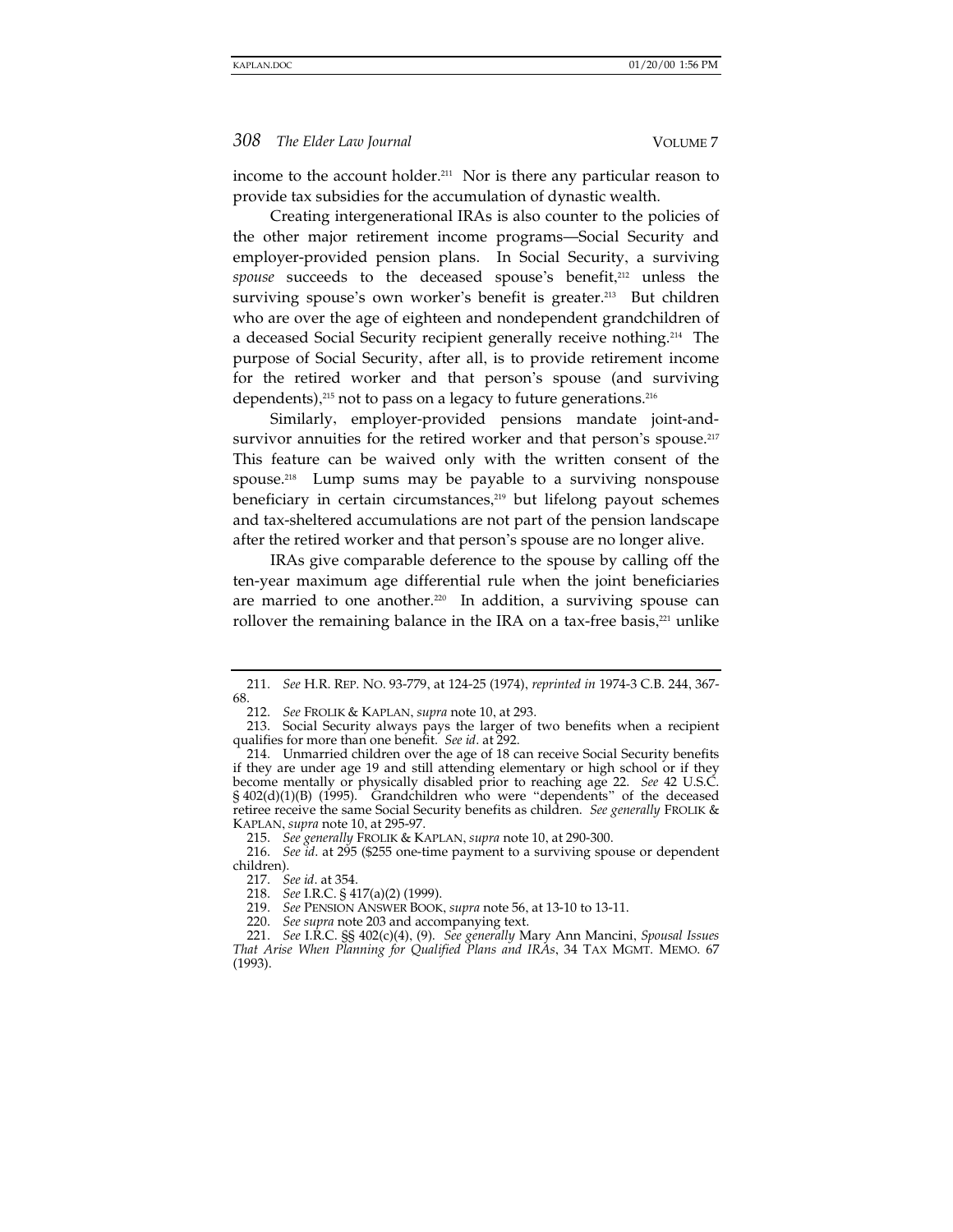a surviving nonspouse beneficiary.<sup>222</sup> These policies are sound because they recognize that IRAs, like Social Security and employerprovided pensions, are part of the financial arrangements that married couples make for their sustenance when their working years have ended. But enriching subsequent generations beyond a lump-sum distribution of any unused balance that remains after both members of the married couple have died is unnecessary.

Extended payouts, accompanied by tax-sheltered growth, for nonspouse beneficiaries run counter to every other retirement funding mechanism and should be eliminated. The regular IRA represents a simple trade-off: no tax due during the account holder's working life in exchange for taxes on the account when the holder uses it during retirement. A Roth IRA represents a similar trade-off: no deduction for contributions to the account in exchange for no taxes due on withdrawals during the account holder's retirement. What should not be part of the deal is extending an IRA's tax deferral into the next generation, thereby creating what one prominent brokerage firm describes as "The Eternal IRA."<sup>223</sup>

## **VI. Conclusion**

After a quarter century, IRAs have veered somewhat off course. It is time to reconsider recent developments and return to first principles. The IRA is a tax-favored retirement savings vehicle that makes the income tax operate more like a consumption tax. $224$ Investment earnings accumulate with no current tax liability, and tax is imposed when the saved funds are taken out. Moreover, whether the IRA is a regular or a Roth IRA, it is intended for the *retirement* of the account holder (and his or her spouse). It is not a general purpose savings account to fund home purchases, educational costs, or medical expenses. The recently enacted provisions<sup> $225$ </sup> that encourage

<sup>222.</sup> *See* IRA ANSWER BOOK, *supra* note 1, at 1-19.

<sup>223.</sup> *See* SMITH BARNEY, INC., THE ETERNAL IRA (1997).

<sup>224.</sup> *See* STEPHEN G. UTZ, TAX POLICY 135-61 (1993); *see also* JOEL SLEMROD & JON BAKIJA, TAXING OURSELVES 195-232 (1996); Alan Schenk, *The Plethora of Consumption Tax Proposals: Putting the Value Added Tax, Flat Tax, Retail Sales Tax, and USA Tax into Perspective*, 33 SAN DIEGO L. REV. 1281 (1996). *See generally* TAX SYSTEMS TASK FORCE, AMERICAN BAR ASS'N, A COMPREHENSIVE ANALYSIS OF CURRENT CONSUMPTION TAX PROPOSALS (1997); AMERICAN INST. OF CERTIFIED PUBLIC ACCOUNTANTS & MARTIN A. SULLIVAN, CHANGING AMERICA'S TAX SYSTEM: A GUIDE TO THE DEBATE (1996).

<sup>225.</sup> *See* I.R.C. § 72(t)(2)(B), (E), (F); *see also supra* Part IV.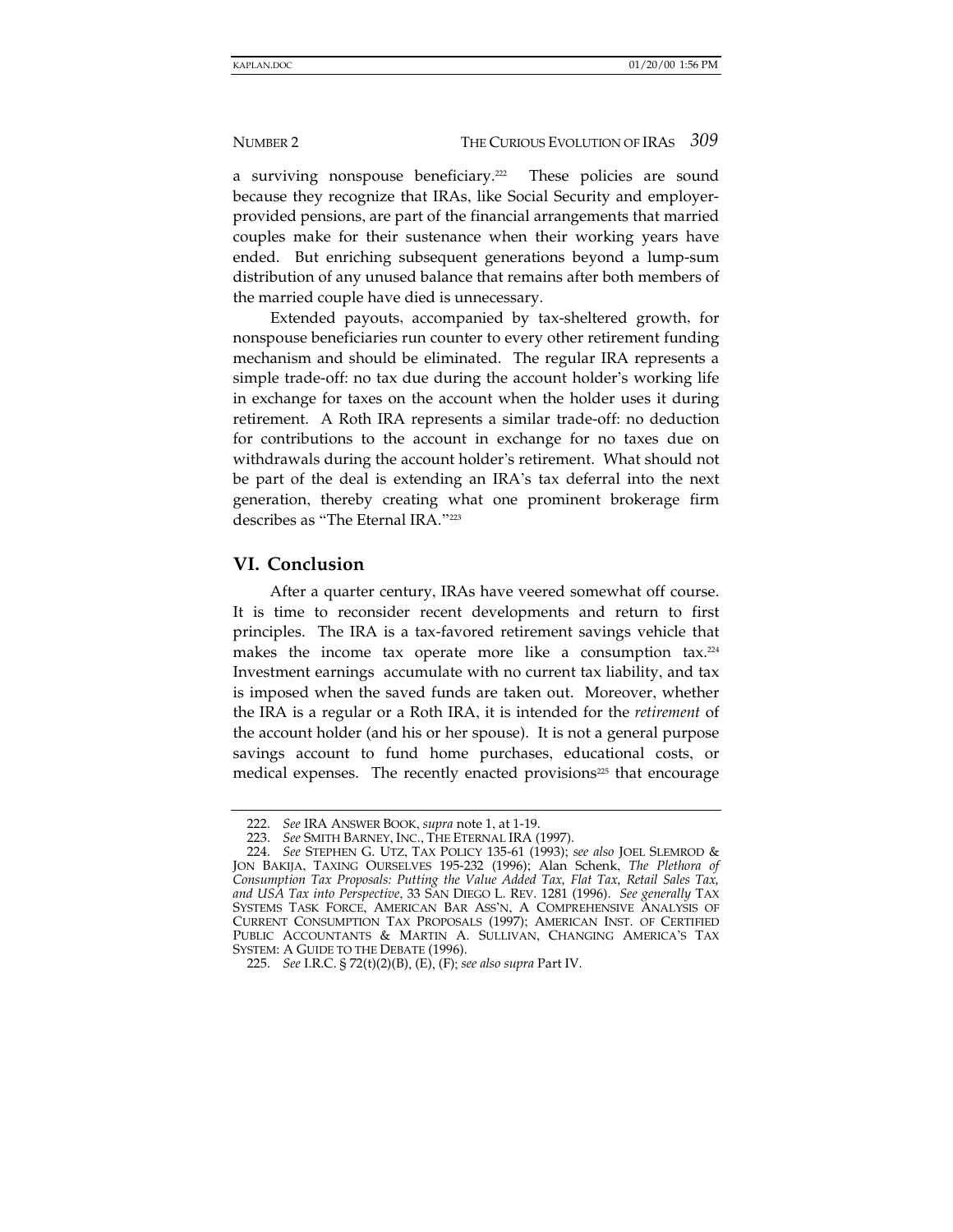the raiding of IRAs in pursuit of nonretirement purposes are misguided and should be repealed before they harm prospective retirees.

Similarly, the use of IRAs to build multigenerational trust funds is a serious miscarriage of the IRA's noble origins. IRAs represent a reasonable bargain: if holders set aside money for retirement and retain it for that purpose then taxes will be deferred until the funds are used for that purpose. To the extent that Roth IRAs do not require withdrawals during the account holder's retirement, 226 they mock the very concept of retirement-funding policy and cannot be reconciled with its lofty objectives. The required distribution regime<sup>227</sup> that applies to regular IRA account holders must be extended to Roth IRA account holders as well.

Finally, the ability to accumulate ever-larger sums for subsequent generations simply cannot be sustained in the context of retirement-funding mechanisms. If parents and grandparents want to ensure that their progeny never need work a day in their lives, that is their prerogative, but they hardly need additional tax subventions to help them achieve that goal. The significantly reduced tax rate on capital gains<sup>228</sup> and the unlimited step-up in value of assets held at death229 provide tremendous tax benefits to accomplish that objective already.

In contrast, IRAs represent a targeted tax trade-off: no taxation while working, but the tax deferral ends when the account holder's retirement begins. If the IRA's funds are not needed for the retirement of the account holder or that person's spouse, their heirs are certainly entitled to the unused balance. But such balances should be distributed shortly after the death of the surviving spouse. This is an option presently available that many heirs adopt.<sup>230</sup> All should.

<sup>226.</sup> *See* I.R.C. § 408A(c)(5)(A).

<sup>227.</sup> *See* I.R.C. § 401(a)(9). *See generally* FROLIK & KAPLAN*, supra* note 10, at 364-  $^{67}$ .

See I.R.C. § 1(h)(1)(E) (maximum capital gain tax rate of 20%). After the year 2006, this maximum rate drops to 18% on assets held at least five years if they were purchased after 2000. *See id*. § (2)(B).

<sup>229.</sup> *See* I.R.C. § 1014(a)(1). Although these assets might be subject to federal estate tax, that levy affects less than 2% of decedents. *See* Bruce Bartlett, *The End of the Estate Tax?*, 76 TAX NOTES 105, 105 (1997).

<sup>230.</sup> IRA beneficiaries can receive the balance of the account at the account holder's death or over five years following that event. *See* IRA ANSWER BOOK, *supra* note 1, at 5-40, 5-42.